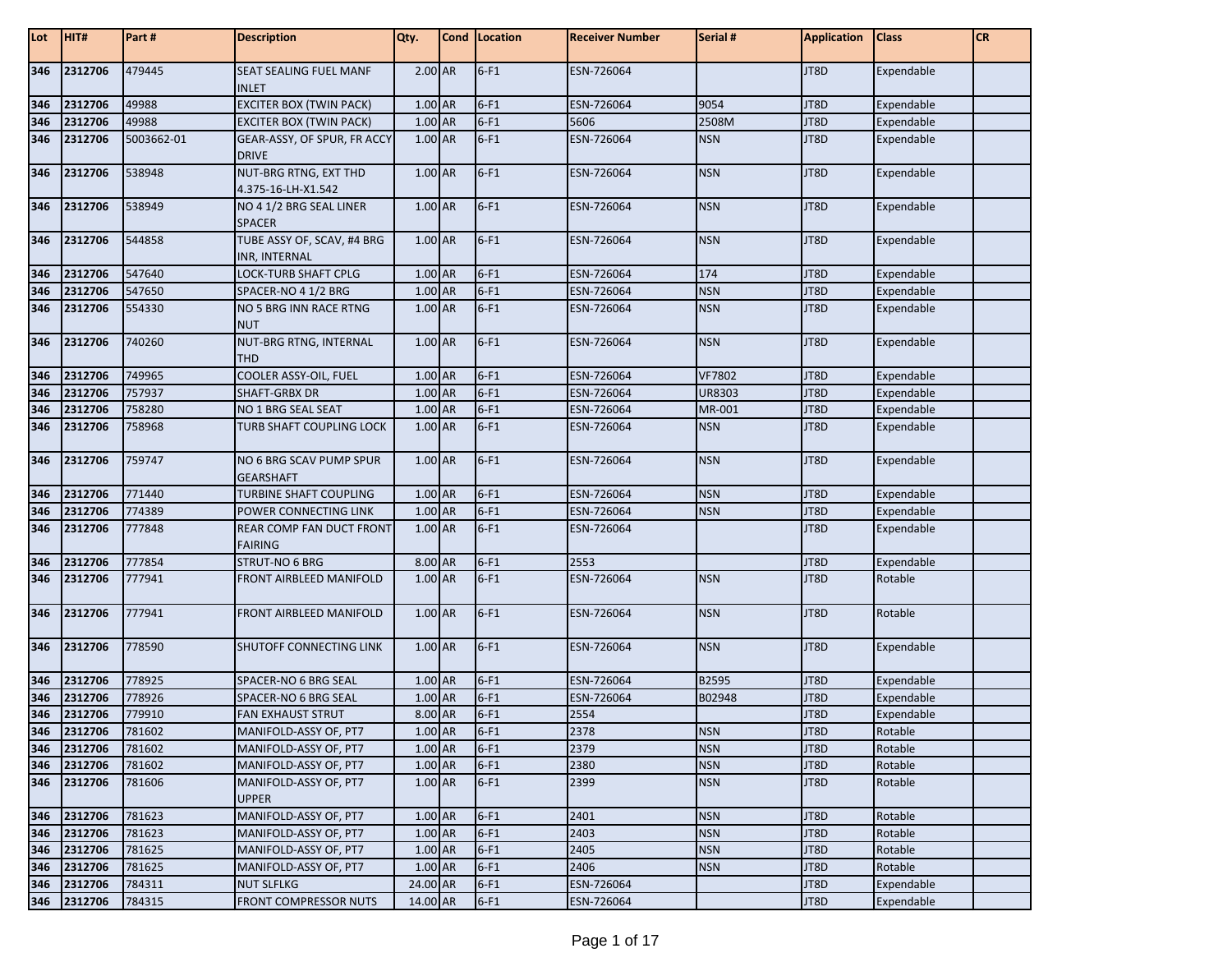| Lot               | HIT#                       | Part #           | <b>Description</b>                        | Qty.                 | Cond Location    | <b>Receiver Number</b> | Serial # | <b>Application</b> | <b>Class</b>             | <b>CR</b> |
|-------------------|----------------------------|------------------|-------------------------------------------|----------------------|------------------|------------------------|----------|--------------------|--------------------------|-----------|
| 346               | 2312706                    | 798220           | <b>FAN EXIT STATOR SEGMENTS</b>           | 1.00 AR              | $6-F1$           | ESN-726064             | 12       | JT8D               | Expendable               |           |
| 346               | 2312706                    | 798220           | FAN EXIT STATOR SEGMENTS                  | 1.00 AR              | $6-F1$           | ESN-726064             | A1843    | JT8D               | Expendable               |           |
| 346               | 2312706                    | 798220           | <b>FAN EXIT STATOR SEGMENTS</b>           | 1.00 AR              | $6-F1$           | ESN-726064             | L483     | JT8D               | Expendable               |           |
| 346               | 2312706                    | 798220           | FAN EXIT STATOR SEGMENTS                  | $1.00$ AR            | $6-F1$           | ESN-726064             | A1820    | JT8D               | Expendable               |           |
| 346               | 2312706                    | 798220           | <b>FAN EXIT STATOR SEGMENTS</b>           | 1.00 AR              | $6-F1$           | ESN-726064             | L1646    | JT8D               | Expendable               |           |
| 346               | 2312706                    | 798220           | FAN EXIT STATOR SEGMENTS                  | 1.00 AR              | $6-F1$           | ESN-726064             | A1833    | JT8D               | Expendable               |           |
| 346               | 2312706                    | 798220           | <b>FAN EXIT STATOR SEGMENTS</b>           | 1.00 AR              | $6-F1$           | ESN-726064             | A1146    | JT8D               | Expendable               |           |
| 346               | 2312706                    | 798220           | <b>FAN EXIT STATOR SEGMENTS</b>           | 1.00 AR              | $6-F1$           | ESN-726064             | A1910    | JT8D               | Expendable               |           |
| 346               | 2312706                    | 798220           | FAN EXIT STATOR SEGMENTS                  | 1.00 AR              | $6-F1$           | ESN-726064             | 869      | JT8D               | Expendable               |           |
| 346               | 2312706                    | 798220           | <b>FAN EXIT STATOR SEGMENTS</b>           | 1.00 AR              | $6-F1$           | ESN-726064             | A1672    | JT8D               | Expendable               |           |
| 346               | 2312706                    | 798220           | <b>FAN EXIT STATOR SEGMENTS</b>           | 1.00 AR              | $6-F1$           | ESN-726064             | A1917    | JT8D               | Expendable               |           |
| 346               | 2312706                    | 798220           | FAN EXIT STATOR SEGMENTS                  | 1.00 AR              | $6-F1$           | ESN-726064             | A4164    | JT8D               | Expendable               |           |
| 346               | 2312706                    | 799216           | <b>TIEROD-FR COMPR</b>                    | 32.00 AR             | $6-F1$           | 4172                   |          | JT8D               | Expendable               |           |
| 346               | 2312706                    | 799216           | <b>TIEROD-FR COMPR</b>                    | 32.00 AR             | $6-F1$           | 4173                   |          | JT8D               | Expendable               |           |
| 346               | 2312706                    | 799216           | TIEROD-FR COMPR                           | 32.00 AR             | $6-F1$           | 4174                   |          | JT8D               | Expendable               |           |
| 346               | 2312706                    | 799216           | TIEROD-FR COMPR                           | 32.00 AR             | $6-F1$           | 4178                   |          | JT8D               | Expendable               |           |
| 346               | 2312706                    | 799216           | TIEROD-FR COMPR                           | 32.00 AR             | $6-F1$           | 4180                   |          | JT8D               | Expendable               |           |
| 346               | 2312706                    | 799216           | <b>TIEROD-FR COMPR</b>                    | 32.00 AR             | $6-F1$           | 4353                   |          | JT8D               | Expendable               |           |
| 346               | 2312706                    | 799216           | <b>TIEROD-FR COMPR</b>                    | 32.00 AR             | $6-F1$           | 4354                   |          | JT8D               | Expendable               |           |
| 346               | 2312706                    | 799216           | TIEROD-FR COMPR                           | 32.00 AR             | $6-F1$           | 4355                   |          | JT8D               | Expendable               |           |
| 346               | 2312706                    | 799216           | <b>TIEROD-FR COMPR</b>                    | 32.00 AR             | $6-F1$           | 4357                   |          | JT8D               | Expendable               |           |
| 346               | 2312706                    | 799216           | TIEROD-FR COMPR                           | 32.00 AR             | $6-F1$           | 4358                   |          | JT8D               | Expendable               |           |
| 346               | 2312706                    | 799216           | <b>TIEROD-FR COMPR</b>                    | 32.00 AR             | $6-F1$           | ESN-726064             |          | JT8D               | Expendable               |           |
| 346               | 2312706                    | 799217           | <b>TIEROD-FR COMPR</b>                    | 24.00 AR             | $6-F1$           | 4176                   |          | JT8D               | Expendable               |           |
| 346               | 2312706                    | 799217           | <b>TIEROD-FR COMPR</b>                    | 24.00 AR             | $6-F1$           | 4181                   |          | JT8D               | Expendable               |           |
| 346               | 2312706                    | 799217           | TIEROD-FR COMPR                           | 24.00 AR             | $6-F1$           | 4368                   |          | JT8D               | Expendable               |           |
| $\frac{346}{246}$ | 2312706                    | 799217           | TIEROD-FR COMPR                           | 24.00 AR             | $6-F1$           | 4369                   |          | JT8D               | Expendable               |           |
|                   | 346 2312706<br>346 2312706 | 799217           | TIEROD-FR COMPR                           | 24.00 AR             | $6-F1$           | 4370                   |          | JT8D               | Expendable               |           |
|                   | 346 2312706                | 799217           | <b>TIEROD-FR COMPR</b>                    | 24.00 AR<br>24.00 AR | $6-F1$<br>$6-F1$ | 4371<br>4372           |          | JT8D               | Expendable<br>Expendable |           |
| 346               |                            | 799217           | TIEROD-FR COMPR                           |                      | $6-F1$           | 4373                   |          | JT8D<br>JT8D       |                          |           |
| 346               | 2312706                    | 799217           | TIEROD-FR COMPR                           | 24.00 AR<br>24.00 AR | $6-F1$           | 4374                   |          | JT8D               | Expendable<br>Expendable |           |
| 346               | 2312706<br>2312706         | 799217<br>799217 | TIEROD-FR COMPR<br>TIEROD-FR COMPR        | 24.00 AR             | $6-F1$           | ESN-726064             |          | JT8D               | Expendable               |           |
| 346               | 2312706                    | 799218           | <b>FRONT COMPRESSOR</b>                   | 24.00 AR             | $6-F1$           | 4167                   |          | JT8D               | Expendable               |           |
|                   |                            |                  | <b>TIERODS</b>                            |                      |                  |                        |          |                    |                          |           |
|                   | 346 2312706                | 799218           | <b>FRONT COMPRESSOR</b><br><b>TIERODS</b> | 24.00 AR             | $6-F1$           | 4168                   |          | JT8D               | Expendable               |           |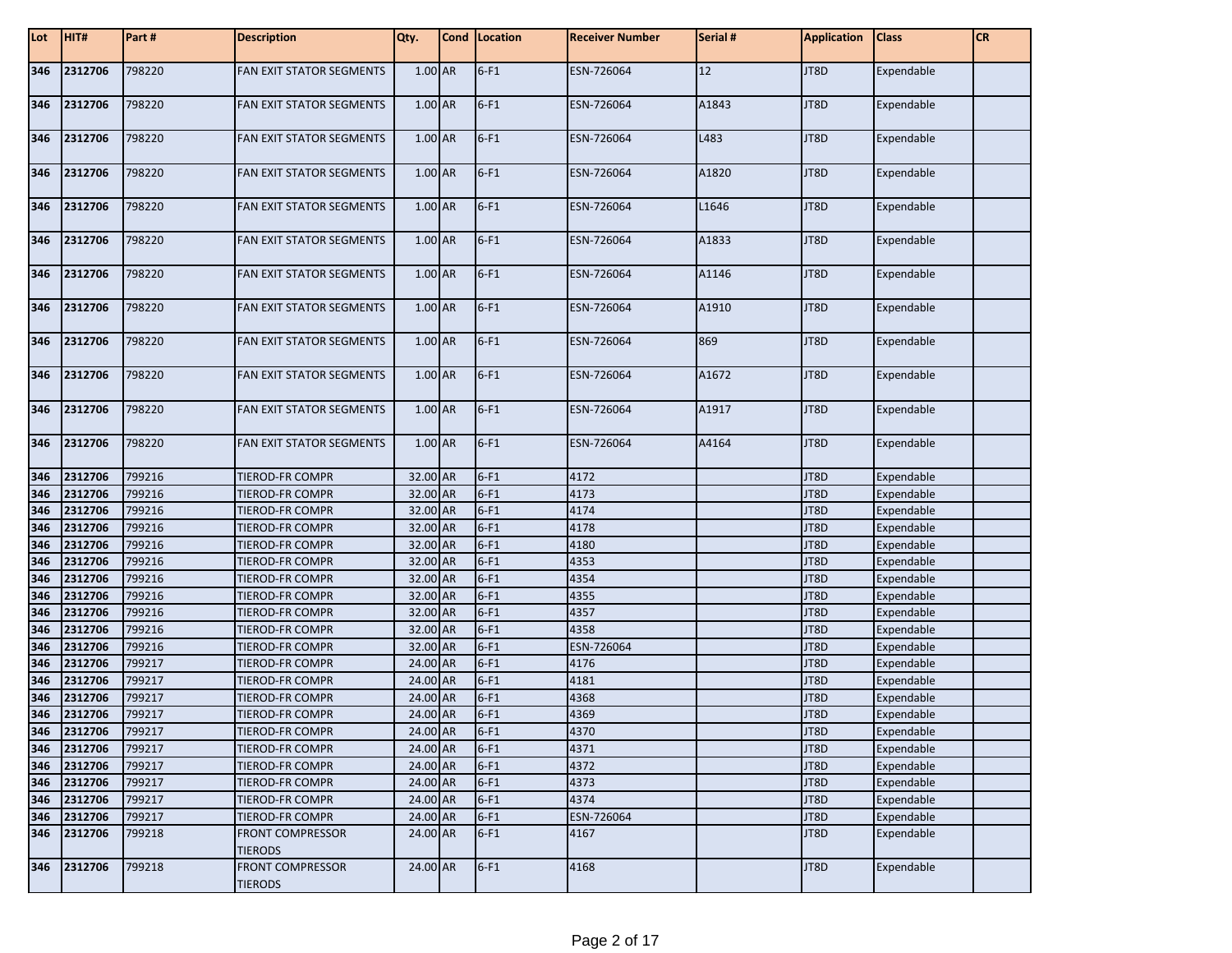| Lot | HIT#        | Part#      | <b>Description</b>                            | Qty.      | Cond   Location | <b>Receiver Number</b> | Serial #      | <b>Application</b> | <b>Class</b> | <b>CR</b> |
|-----|-------------|------------|-----------------------------------------------|-----------|-----------------|------------------------|---------------|--------------------|--------------|-----------|
| 346 | 2312706     | 799218     | <b>FRONT COMPRESSOR</b><br><b>TIERODS</b>     | 24.00 AR  | $6-F1$          | 4170                   |               | JT8D               | Expendable   |           |
| 346 | 2312706     | 799218     | <b>FRONT COMPRESSOR</b><br><b>TIERODS</b>     | 24.00 AR  | $6-F1$          | 4179                   |               | JT8D               | Expendable   |           |
| 346 | 2312706     | 799218     | <b>FRONT COMPRESSOR</b><br><b>TIERODS</b>     | 24.00 AR  | $6-F1$          | 4359                   |               | JT8D               | Expendable   |           |
| 346 | 2312706     | 799218     | <b>FRONT COMPRESSOR</b><br><b>TIERODS</b>     | 24.00 AR  | $6-F1$          | 4360                   |               | JT8D               | Expendable   |           |
| 346 | 2312706     | 799218     | <b>FRONT COMPRESSOR</b><br><b>TIERODS</b>     | 24.00 AR  | $6-F1$          | 4361                   |               | JT8D               | Expendable   |           |
| 346 | 2312706     | 799218     | <b>FRONT COMPRESSOR</b><br><b>TIERODS</b>     | 24.00 AR  | $6-F1$          | 4362                   |               | JT8D               | Expendable   |           |
| 346 | 2312706     | 799219     | TIEROD-FR COMPR                               | 14.00 AR  | $6-F1$          | 4171                   |               | JT8D               | Expendable   |           |
| 346 | 2312706     | 799219     | TIEROD-FR COMPR                               | 14.00 AR  | $6-F1$          | 4175                   |               | JT8D               | Expendable   |           |
| 346 | 2312706     | 799219     | <b>TIEROD-FR COMPR</b>                        | 14.00 AR  | $6-F1$          | 4177                   |               | JT8D               | Expendable   |           |
| 346 | 2312706     | 799219     | <b>TIEROD-FR COMPR</b>                        | 14.00 AR  | $6-F1$          | 4182                   |               | JT8D               | Expendable   |           |
| 346 | 2312706     | 799219     | TIEROD-FR COMPR                               | 14.00 AR  | $6-F1$          | 4183                   |               | JT8D               | Expendable   |           |
| 346 | 2312706     | 799219     | <b>TIEROD-FR COMPR</b>                        | 14.00 AR  | $6-F1$          | 4363                   |               | JT8D               | Expendable   |           |
| 346 | 2312706     | 799219     | TIEROD-FR COMPR                               | 14.00 AR  | $6-F1$          | 4364                   |               | JT8D               | Expendable   |           |
| 346 | 2312706     | 799219     | <b>TIEROD-FR COMPR</b>                        | 14.00 AR  | $6-F1$          | 4365                   |               | JT8D               | Expendable   |           |
| 346 | 2312706     | 799219     | <b>TIEROD-FR COMPR</b>                        | 14.00 AR  | $6-F1$          | 4366                   |               | JT8D               | Expendable   |           |
| 346 | 2312706     | 799219     | <b>TIEROD-FR COMPR</b>                        | 14.00 AR  | $6-F1$          | 4367                   |               | JT8D               | Expendable   |           |
| 346 | 2312706     | 799219     | TIEROD-FR COMPR                               | 14.00 AR  | $6-F1$          | ESN-726064             |               | JT8D               | Expendable   |           |
| 346 | 2312706     | 799219     | TIEROD-FR COMPR                               | 24.00 AR  | $6-F1$          | ESN-726064             |               | JT8D               | Expendable   |           |
| 346 | 2312706     | 799784     | <b>FRONT FAN CASE</b>                         | 1.00 AR   | $6-F1$          | 554                    | BBPPAA0295    | JT8D               | Expendable   |           |
| 346 | 2312706     | 799784     | <b>FRONT FAN CASE</b>                         | 1.00 AR   | $6-F1$          | 3426                   | SD3934        | JT8D               | Expendable   |           |
| 346 | 2312706     | 799784     | <b>FRONT FAN CASE</b>                         | 1.00 AR   | $6-F1$          | 3427                   | BBDUAL0580    | JT8D               | Expendable   |           |
| 346 | 2312706     | 799784     | <b>FRONT FAN CASE</b>                         | 1.00 AR   | $6-F1$          | 3428                   | <b>UN7828</b> | JT8D               | Expendable   |           |
| 346 | 2312706     | 801673     | DIFF BLEED VALVE                              | 1.00 AR   | $6-F1$          | ESN-726064             | 27735         | JT8D               | Rotable      |           |
| 346 | 2312706     | 801938     | FRONT COMPRESSOR NUTS                         | 32.00 AR  | $6-F1$          | ESN-726064             |               | JT8D               | Expendable   |           |
| 346 | 2312706     | 805770     | <b>SUPPORT ASSY-FR ACCY</b>                   | 1.00 AR   | $6-F1$          | ESN-726064             | ARH-0027      | JT8D               | Expendable   |           |
| 346 | 2312706     | 810493     | STOP-EXIT GUIDE VANE CASE                     | 7.00 AR   | $6-F1$          | 2556                   |               | JT8D               | Expendable   |           |
| 346 | 2312706     | 811080     | NO 5 BRG SPACER                               | 1.00 AR   | $6-F1$          | ESN-726064             | BGGUAL5306    | JT8D               | Expendable   |           |
| 346 | 2312706     | 811980     | <b>NO 5 BRG SPACER</b>                        | 1.00 AR   | $6-F1$          | ESN-726064             | BGGUAH1329    | JT8D               | Expendable   |           |
| 346 | 2312706     | 819819     | PLATE-CONTAIMENT SHIELD,<br><b>OUTER REAR</b> | 2.00 AR   | $6-F1$          | ESN-726064             |               | JT8D               | Expendable   |           |
| 346 | 2312706     | 819821-01  | COVER ASSY CONT SHIELD                        | $2.00$ AR | $6-F1$          | ESN-726064             |               | JT8D               | Expendable   |           |
| 346 | 2312706     | 820496-01  | REAR AIRBLEED MANIFOLD                        | $2.00$ AR | $6-F1$          | ESN-726064             |               | JT8D               | Rotable      |           |
|     | 346 2312706 | 904500-18  | <b>EXCITER BOX (TWIN PACK)</b>                | 1.00 AR   | $6-F1$          | ESN-726064             | BSGCAM6488    | JT8D               | Expendable   |           |
| 347 | 2312707     | 5001615-01 | C-1.5 STATOR                                  | 1.00 AR   | $6-F2$          | 736                    | 1240          | JT8D               | Expendable   |           |
| 347 | 2312707     | 565016     | OIL TANK                                      | 1.00 AR   | $6-F2$          | 730                    | <b>NSN</b>    | JT8D               | Expendable   |           |
| 347 | 2312707     | 761597     | CASE COMB CHAMBER OUTER<br><b>REAR</b>        | 1.00 AR   | $6-F2$          | 723                    | SR321         | JT8D               | Expendable   |           |
| 347 | 2312707     | 775437     | DIFF OUTER FAN DUCT                           | 1.00 AR   | $6-F2$          | 1027                   | JF1261        | JT8D               | Expendable   |           |
| 347 | 2312707     | 775437     | DIFF OUTER FAN DUCT                           | 1.00 SV   | $6-F2$          | 2843                   | JF1291        | JT8D               | Expendable   |           |
| 347 | 2312707     | 780322     | LINER ASSY OF, FRONT<br>COMPRESSOR            | 1.00 AR   | $6-F2$          | 728                    | <b>NSN</b>    | JT8D               | Expendable   |           |
|     | 347 2312707 | 780322     | LINER ASSY OF, FRONT<br>COMPRESSOR            | 1.00 AR   | $6-F2$          | 729                    | <b>NSN</b>    | JT8D               | Expendable   |           |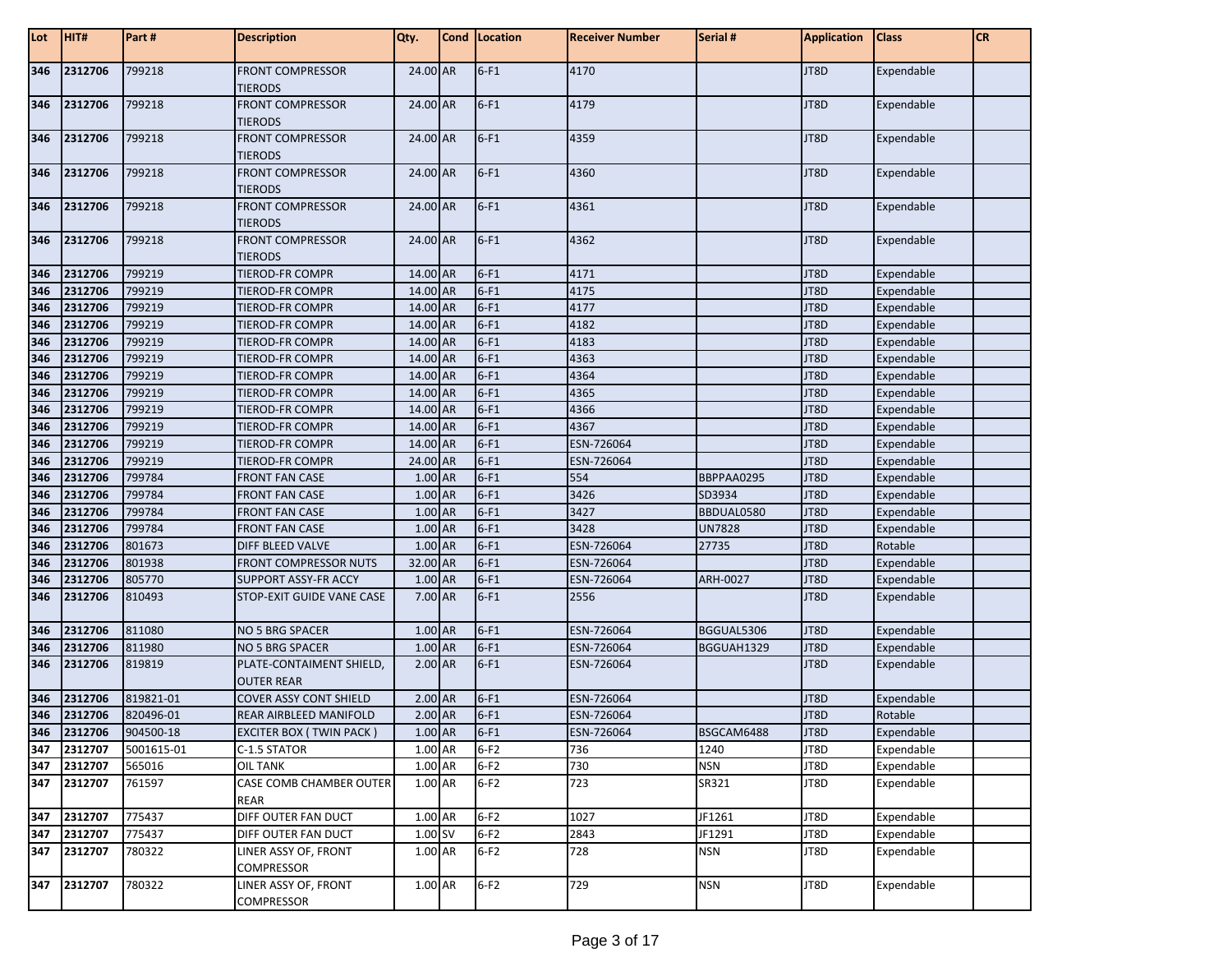| Lot        | HIT#               | Part#       | <b>Description</b>           | Qty.      | Cond   Location | <b>Receiver Number</b> | Serial #          | <b>Application</b> | <b>Class</b>             | <b>CR</b> |
|------------|--------------------|-------------|------------------------------|-----------|-----------------|------------------------|-------------------|--------------------|--------------------------|-----------|
|            |                    | 798821-002  | C-1 BLADES                   | 0.00 AR   | $6-F2$          | 707                    | SC2779            | JT8D               |                          |           |
| 347<br>347 | 2312707<br>2312707 | 798821-002  | C-1 BLADES                   | 0.00 AR   | $6-F2$          | 714                    | UA3111            | JT8D               | Expendable<br>Expendable |           |
| 347        | 2312707            | 798821-002  | C-1 BLADES                   | 0.00 AR   | $6-F2$          | 715                    | UA2370            | JT8D               | Expendable               |           |
| 347        | 2312707            | 798821-002  |                              | 0.00 AR   | $6-F2$          | 716                    | SY1723            | JT8D               | Expendable               |           |
| 347        | 2312707            | 798821-002  | C-1 BLADES<br>C-1 BLADES     | 0.00 AR   | $6-F2$          | 717                    | SC3800            | JT8D               | Expendable               |           |
|            | 2312707            | 798821-002  | C-1 BLADES                   | 0.00 AR   | $6-F2$          | 718                    | SC3190            | JT8D               |                          |           |
| 347<br>347 | 2312707            | 801281      | <b>FAN EXIT FAIRING</b>      | 1.00 AR   | $6-F2$          | 727                    | 418A              | JT8D               | Expendable               |           |
| 347        | 2312707            | 815556      | CC OUTER FRONT CASE          | 1.00 AR   | $6-F2$          | 724                    | BJNBAM0603        | JT8D               | Expendable<br>Expendable |           |
| 347        | 2312707            | 851621      | C-1 BLADES                   | 1.00 AR   | $6-F2$          | 676                    | <b>BBDUA14323</b> | JT8D               | Expendable               |           |
| 347        | 2312707            | 851621      | C-1 BLADES                   | 1.00 AR   | $6-F2$          | 678                    | <b>BBDUA17335</b> | JT8D               | Expendable               |           |
| 347        | 2312707            | 851621      | C-1 BLADES                   | 1.00 AR   | $6-F2$          | 683                    | BBDUAH9168        | JT8D               | Expendable               |           |
| 347        | 2312707            | 851621      | C-1 BLADES                   | 1.00 AR   | $6-F2$          | 684                    | BBDUAL2602        | JT8D               | Expendable               |           |
| 347        | 2312707            | 851621      | C-1 BLADES                   | 1.00 AR   | $6-F2$          | 685                    | BBDUAP3334        | JT8D               | Expendable               |           |
| 347        | 2312707            | 851621      | C-1 BLADES                   | 1.00 AR   | $6-F2$          | 686                    | BBDUAP3352        | JT8D               | Expendable               |           |
| 347        | 2312707            | 851621      | C-1 BLADES                   | 1.00 AR   | $6-F2$          | 687                    | BBDUAP3397        | JT8D               | Expendable               |           |
| 347        | 2312707            | 851621      | C-1 BLADES                   | 1.00 AR   | $6-F2$          | 688                    | BBDUAP3430        | JT8D               | Expendable               |           |
| 347        | 2312707            | 851621      | C-1 BLADES                   | 1.00 AR   | $6-F2$          | 689                    | BBDUAP3407        | JT8D               | Expendable               |           |
| 347        | 2312707            | 851621      | C-1 BLADES                   | 0.00 AR   | $6-F2$          | 690                    | BBDUAP3463        | JT8D               | Expendable               |           |
| 347        | 2312707            | 851621      | C-1 BLADES                   | 1.00 AR   | $6-F2$          | 697                    | BBDUAP3368        | JT8D               | Expendable               |           |
| 347        | 2312707            | 851621      | C-1 BLADES                   | 0.00 AR   | $6-F2$          | 698                    | BBDUAU2515        | JT8D               | Expendable               |           |
| 347        | 2312707            | 851621      | C-1 BLADES                   | 1.00 AR   | $6-F2$          | 699                    | BBDUAX7821        | JT8D               | Expendable               |           |
| 347        | 2312707            | 851621      | C-1 BLADES                   | 0.00 AR   | $6-F2$          | 700                    | BCAUAA5733        | JT8D               | Expendable               |           |
| 347        | 2312707            | 851621      | C-1 BLADES                   | 1.00 AR   | $6-F2$          | 701                    | BCAUAA5773        | JT8D               | Expendable               |           |
| 347        | 2312707            | 851621      | C-1 BLADES                   | 0.00 AR   | $6-F2$          | 702                    | BCAUAA5813        | JT8D               | Expendable               |           |
| 347        | 2312707            | 851621      | C-1 BLADES                   | 1.00 AR   | $6-F2$          | 703                    | BCAUAA6464        | JT8D               | Expendable               |           |
| 347        | 2312707            | 851621      | C-1 BLADES                   | 1.00 AR   | $6-F2$          | 704                    | BCAUAA7294        | JT8D               | Expendable               |           |
| 347        | 2312707            | 851621      | C-1 BLADES                   | 1.00 AR   | $6-F2$          | 705                    | BBDUAP3401        | JT8D               | Expendable               |           |
| 347        | 2312707            | 851621-001  | C-1 BLADES                   | 1.00 AR   | $6-F2$          | 720                    | BBDUAP0104        | JT8D               | Expendable               |           |
| 347        | 2312707            | 854021-001  | C-1 BLADES                   | 1.00 AR   | $6-F2$          | 722                    | RM0658            | JT8D               | Expendable               |           |
| 348        | 2312708            | 10-700336-1 | <b>CABLE EXCITER RH</b>      | 1.00 AR   | $6-F3$          | Initial Import         | 2986              | JT8D               | Expendable               |           |
| 348        | 2312708            | 10-700336-1 | <b>CABLE EXCITER RH</b>      | 1.00 AR   | $6-F3$          | Initial Import         | 1245              | JT8D               | Expendable               |           |
| 348        | 2312708            | 10-700336-1 | <b>CABLE EXCITER RH</b>      | 1.00 AR   | $6-F3$          | Initial Import         | 3513973           | JT8D               | Expendable               |           |
| 348        | 2312708            | 430933      | <b>CABLE EXCITER RH</b>      | 1.00 AR   | $6-F3$          | Initial Import         | 1700              | JT8D               | Expendable               |           |
| 348        | 2312708            | 446477      | <b>TUBE TRANSFER</b>         | $2.00$ AR | $6-F3$          | Initial Import         | N/A               | JT8D               | Expendable               |           |
| 348        | 2312708            | 446477      | TUBE TRANSFER                | 2.00 AR   | $6-F3$          | Initial Import         | N/A               | JT8D               | Expendable               |           |
| 348        | 2312708            | 446477      | TUBE TRANSFER                | $2.00$ AR | $6-F3$          | Initial Import         | N/A               | JT8D               | Expendable               |           |
| 348        | 2312708            | 449415      | TUBE TRANSFER - OIL TANK     | 1.00 AR   | $6-F3$          | Initial Import         | N/A               | JT8D               | Expendable               |           |
| 348        | 2312708            | 449416      | TUBE TRANSFER - OIL TANK     | $2.00$ AR | $6-F3$          | Initial Import         | N/A               | JT8D               | Expendable               |           |
| 348        | 2312708            | 451839      | <b>SUPPORT-IGN EXCTR, FR</b> | 1.00 AR   | $6-F3$          | Initial Import         | <b>NSN</b>        | JT8D               | Expendable               |           |
| 348        | 2312708            | 467234      | <b>HOUSING-STRAINER</b>      | $1.00$ AR | $6-F3$          | Initial Import         | <b>NSN</b>        | JT8D               | Expendable               |           |
| 348        | 2312708            | 479445      | SEAT SEALING FUEL MANF       | $2.00$ AR | $6-F3$          | Initial Import         | N/A               | JT8D               | Expendable               |           |
|            |                    |             | <b>INLET</b>                 |           |                 |                        |                   |                    |                          |           |
| 348        | 2312708            | 479445      | SEAT SEALING FUEL MANF       | $2.00$ AR | $6-F3$          | Initial Import         | N/A               | JT8D               | Expendable               |           |
|            |                    |             | <b>INLET</b>                 |           |                 |                        |                   |                    |                          |           |
| 348        | 2312708            | 479445      | SEAT SEALING FUEL MANF       | $2.00$ AR | $6-F3$          | Initial Import         | N/A               | JT8D               | Expendable               |           |
|            |                    |             | <b>INLET</b>                 |           |                 |                        |                   |                    |                          |           |
| 348        | 2312708            | 487242      | NUT NO 4 1/2 BRG TUBE        | 1.00 AR   | $6-F3$          | Initial Import         | <b>NSN</b>        | JT8D               | Expendable               |           |
| 348        | 2312708            | 487242      | NUT NO 4 1/2 BRG TUBE        | 1.00 AR   | $6-F3$          | Initial Import         | <b>NSN</b>        | JT8D               | Expendable               |           |
| 348        | 2312708            | 5000027-01  | <b>GRBX DRIVE COUPLING</b>   | 1.00 AR   | $6-F3$          | Initial Import         | <b>NSN</b>        | JT8D               | Expendable               |           |
| 348        | 2312708            | 5000027-01  | <b>GRBX DRIVE COUPLING</b>   | 1.00 AR   | $6-F3$          | Initial Import         | <b>NSN</b>        | JT8D               | Expendable               |           |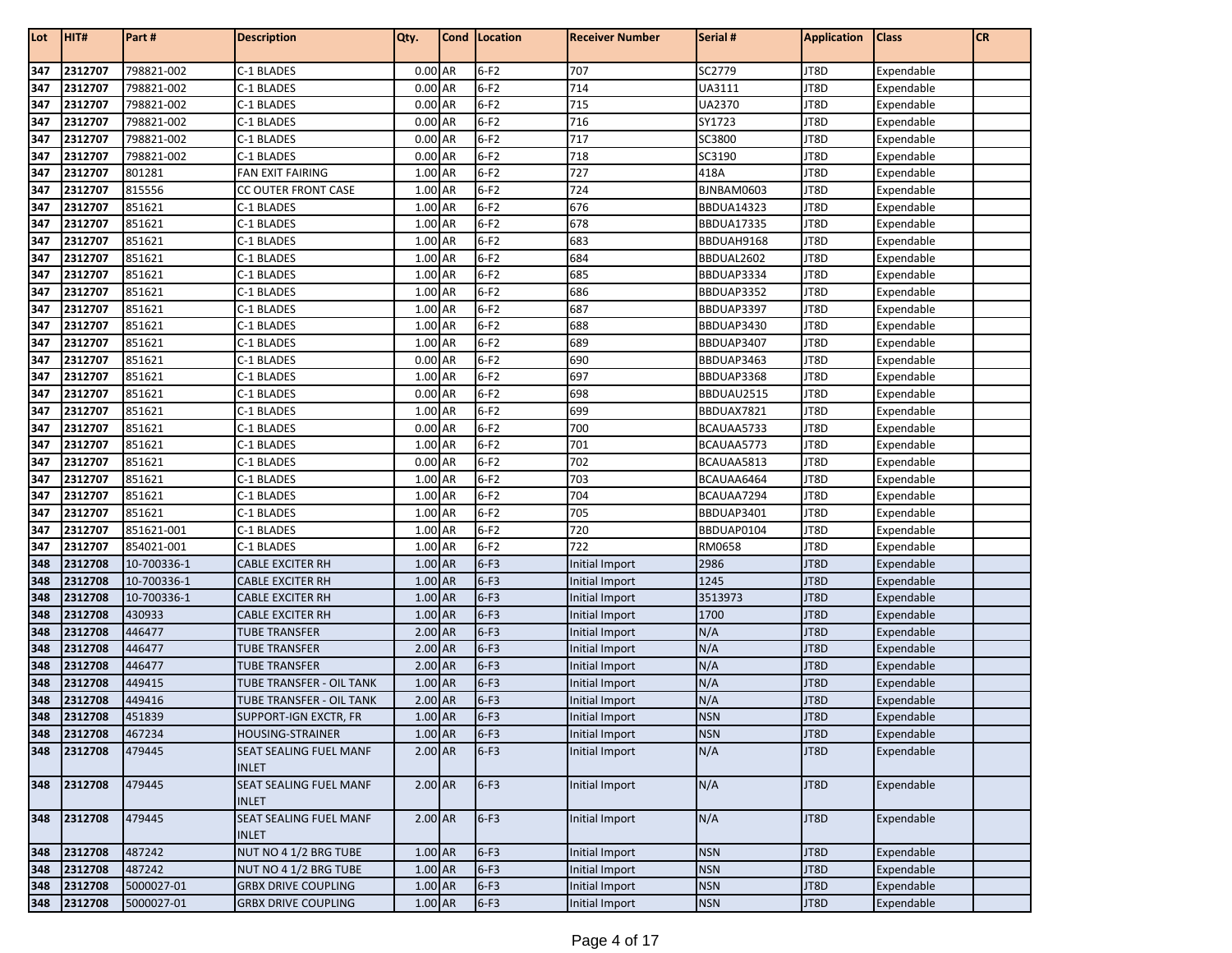| Lot | HIT#    | Part#      | <b>Description</b>                                         | Qty.      | Cond   Location | <b>Receiver Number</b> | Serial #   | <b>Application</b> | <b>Class</b> | CR |
|-----|---------|------------|------------------------------------------------------------|-----------|-----------------|------------------------|------------|--------------------|--------------|----|
| 348 | 2312708 | 5000035-01 | TUBE-ASSY OF, SUPPLY, BLEED<br><b>VALVE CONTROL, UPPER</b> | 1.00 AR   | $6-F3$          | Initial Import         | N/A        | JT8D               | Expendable   |    |
| 348 | 2312708 | 5000354-01 | <b>PACKING HOLDER-COMB</b><br>CHMBR FUEL DRAIN TUBE        | 1.00 AR   | $6-F3$          | Initial Import         | N/A        | JT8D               | Expendable   |    |
| 348 | 2312708 | 5000354-01 | PACKING HOLDER-COMB<br><b>CHMBR FUEL DRAIN TUBE</b>        | 1.00 AR   | $6-F3$          | Initial Import         | N/A        | JT8D               | Expendable   |    |
| 348 | 2312708 | 5000354-01 | PACKING HOLDER-COMB<br><b>CHMBR FUEL DRAIN TUBE</b>        | 1.00 AR   | $6-F3$          | Initial Import         | N/A        | JT8D               | Expendable   |    |
| 348 | 2312708 | 5000354-01 | PACKING HOLDER-COMB<br>CHMBR FUEL DRAIN TUBE               | 1.00 AR   | $6-F3$          | Initial Import         | N/A        | JT8D               | Expendable   |    |
| 348 | 2312708 | 5000534-01 | TUBE-PRESSURE SENSING<br><b>FUEL CONTROL</b>               | 1.00 AR   | $6-F3$          | Initial Import         | <b>NSN</b> | JT8D               | Expendable   |    |
| 348 | 2312708 | 5000534-01 | TUBE-PRESSURE SENSING<br><b>FUEL CONTROL</b>               | 1.00 AR   | $6-F3$          | Initial Import         | <b>NSN</b> | JT8D               | Expendable   |    |
| 348 | 2312708 | 5000534-01 | TUBE-PRESSURE SENSING<br><b>FUEL CONTROL</b>               | 1.00 AR   | $6-F3$          | Initial Import         | <b>NSN</b> | JT8D               | Expendable   |    |
| 348 | 2312708 | 5000534-01 | TUBE-PRESSURE SENSING<br><b>FUEL CONTROL</b>               | 1.00 AR   | $6-F3$          | Initial Import         | <b>NSN</b> | JT8D               | Expendable   |    |
| 348 | 2312708 | 5000534-01 | TUBE-PRESSURE SENSING<br><b>FUEL CONTROL</b>               | 1.00 AR   | $6-F3$          | Initial Import         | <b>NSN</b> | JT8D               | Expendable   |    |
| 348 | 2312708 | 5000534-01 | TUBE-PRESSURE SENSING<br><b>FUEL CONTROL</b>               | 1.00 AR   | $6-F3$          | Initial Import         | <b>NSN</b> | JT8D               | Expendable   |    |
| 348 | 2312708 | 5000534-01 | TUBE-PRESSURE SENSING<br><b>FUEL CONTROL</b>               | 1.00 AR   | $6-F3$          | Initial Import         | <b>NSN</b> | JT8D               | Expendable   |    |
| 348 | 2312708 | 5000535-01 | TUBE-FUEL DRAIN                                            | $1.00$ AR | $6-F3$          | Initial Import         | <b>NSN</b> | JT8D               | Expendable   |    |
| 348 | 2312708 | 5000535-01 | TUBE-FUEL DRAIN                                            | 1.00 AR   | $6-F3$          | Initial Import         | <b>NSN</b> | JT8D               | Expendable   |    |
| 348 | 2312708 | 5000535-01 | <b>TUBE-FUEL DRAIN</b>                                     | 1.00 AR   | $6-F3$          | Initial Import         | <b>NSN</b> | JT8D               | Expendable   |    |
| 348 | 2312708 | 5001146-01 | RIGHT IGNITER PLUG FAIRING                                 | 1.00 AR   | $6-F3$          | Initial Import         | N/A        | JT8D               | Expendable   |    |
| 348 | 2312708 | 5001670-01 | #3 BRG SEAL ASSY                                           | 1.00 AR   | $6-F3$          | Initial Import         | <b>NSN</b> | JT8D               | Expendable   |    |
| 348 | 2312708 | 5003436-01 | PLATE-BLADE RTNG, TURB<br>1STG                             | 1.00 AR   | $6-F3$          | Initial Import         | PJ2349     | JT8D               | Expendable   |    |
| 348 | 2312708 | 5003436-01 | PLATE-BLADE RTNG, TURB<br>1STG                             | 1.00 AR   | $6-F3$          | Initial Import         | PJ2526     | JT8D               | Expendable   |    |
| 348 | 2312708 | 5003436-01 | PLATE-BLADE RTNG, TURB<br>1STG                             | 1.00 AR   | $6-F3$          | Initial Import         | PJ2657     | JT8D               | Expendable   |    |
| 348 | 2312708 | 5003436-01 | PLATE-BLADE RTNG, TURB<br>1STG                             | 1.00 AR   | $6-F3$          | Initial Import         | PJ2437     | JT8D               | Expendable   |    |
| 348 | 2312708 | 5003436-01 | PLATE-BLADE RTNG, TURB<br>1STG                             | $1.00$ AR | $6-F3$          | <b>Initial Import</b>  | T09941     | JT8D               | Expendable   |    |
| 348 | 2312708 | 5003436-01 | PLATE-BLADE RTNG, TURB<br>1STG                             | 1.00 AR   | $6-F3$          | Initial Import         | PJ2302     | JT8D               | Expendable   |    |
| 348 | 2312708 | 5003436-01 | PLATE-BLADE RTNG, TURB<br>1STG                             | 1.00 AR   | $6-F3$          | Initial Import         | R63092     | JT8D               | Expendable   |    |
| 348 | 2312708 | 5003436-01 | PLATE-BLADE RTNG, TURB<br>1STG                             | 1.00 AR   | $6-F3$          | Initial Import         | PJ2727     | JT8D               | Expendable   |    |
| 348 | 2312708 | 5003436-01 | PLATE-BLADE RTNG, TURB<br>1STG                             | 1.00 AR   | $6-F3$          | Initial Import         | PG5540     | JT8D               | Expendable   |    |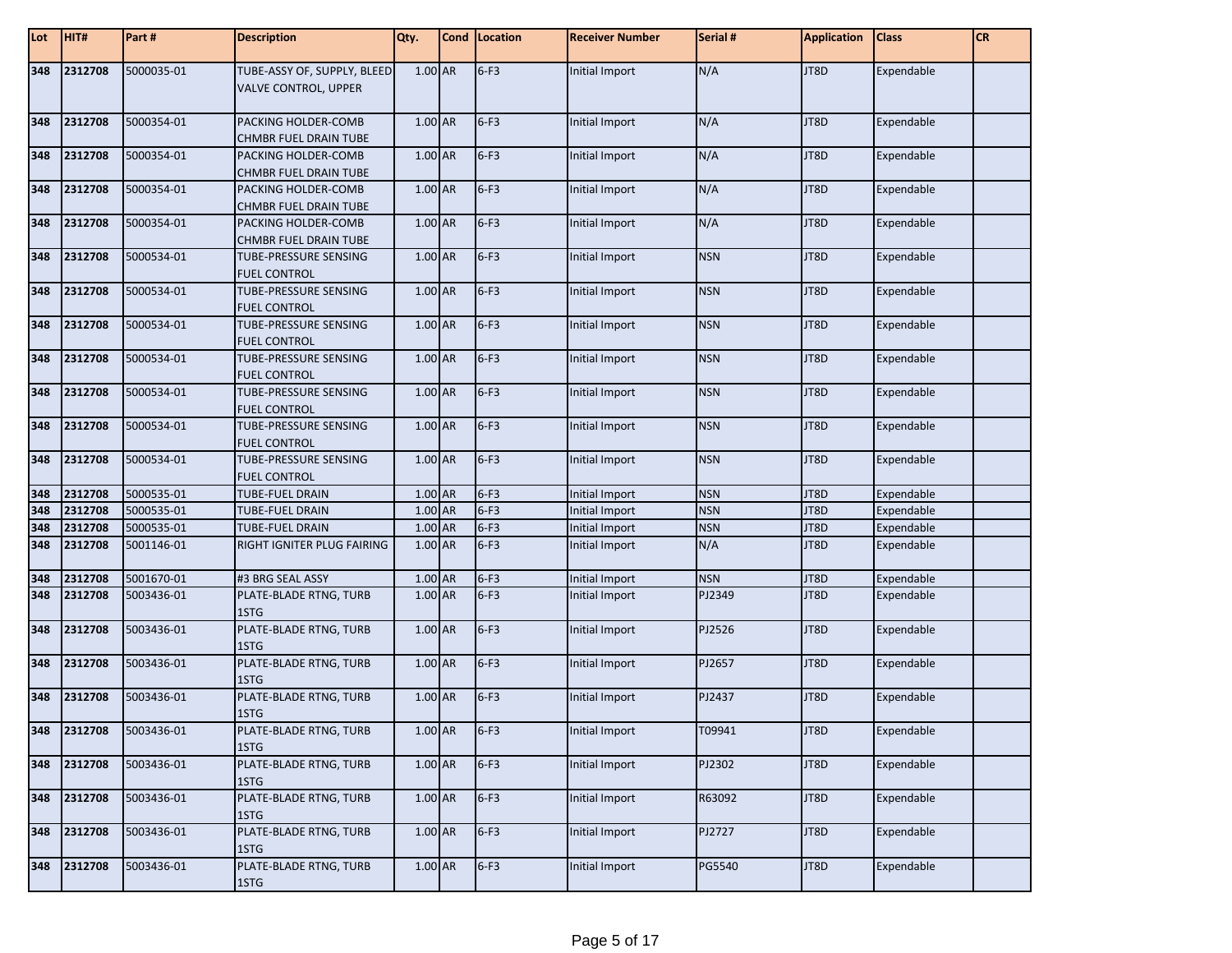| Lot | HIT#    | Part#      | <b>Description</b>             | Qty.    | Cond Location | <b>Receiver Number</b> | Serial # | <b>Application</b> | <b>Class</b> | <b>CR</b> |
|-----|---------|------------|--------------------------------|---------|---------------|------------------------|----------|--------------------|--------------|-----------|
| 348 | 2312708 | 5003436-01 | PLATE-BLADE RTNG, TURB<br>1STG | 1.00 AR | $6-F3$        | Initial Import         | PJ2521   | JT8D               | Expendable   |           |
| 348 | 2312708 | 5003436-01 | PLATE-BLADE RTNG, TURB<br>1STG | 1.00 AR | $6-F3$        | Initial Import         | PJ2649   | JT8D               | Expendable   |           |
| 348 | 2312708 | 5003436-01 | PLATE-BLADE RTNG, TURB<br>1STG | 1.00 AR | $6-F3$        | Initial Import         | PJ2212   | JT8D               | Expendable   |           |
| 348 | 2312708 | 5003436-01 | PLATE-BLADE RTNG, TURB<br>1STG | 1.00 AR | $6-F3$        | Initial Import         | R63071   | JT8D               | Expendable   |           |
| 348 | 2312708 | 5003436-01 | PLATE-BLADE RTNG, TURB<br>1STG | 1.00 AR | $6-F3$        | Initial Import         | ST2681   | JT8D               | Expendable   |           |
| 348 | 2312708 | 5003436-01 | PLATE-BLADE RTNG, TURB<br>1STG | 1.00 AR | $6-F3$        | Initial Import         | R63099   | JT8D               | Expendable   |           |
| 348 | 2312708 | 5003436-01 | PLATE-BLADE RTNG, TURB<br>1STG | 1.00 AR | $6-F3$        | Initial Import         | R63088   | JT8D               | Expendable   |           |
| 348 | 2312708 | 5003436-01 | PLATE-BLADE RTNG, TURB<br>1STG | 1.00 AR | $6-F3$        | Initial Import         | R63111   | JT8D               | Expendable   |           |
| 348 | 2312708 | 5003436-01 | PLATE-BLADE RTNG, TURB<br>1STG | 1.00 AR | $6-F3$        | Initial Import         | R63117   | JT8D               | Expendable   |           |
| 348 | 2312708 | 5003436-01 | PLATE-BLADE RTNG, TURB<br>1STG | 1.00 AR | $6-F3$        | Initial Import         | R63327   | JT8D               | Expendable   |           |
| 348 | 2312708 | 5003436-01 | PLATE-BLADE RTNG, TURB<br>1STG | 1.00 AR | $6-F3$        | Initial Import         | R63222   | JT8D               | Expendable   |           |
| 348 | 2312708 | 5003436-01 | PLATE-BLADE RTNG, TURB<br>1STG | 1.00 AR | $6-F3$        | Initial Import         | R63118   | JT8D               | Expendable   |           |
| 348 | 2312708 | 5003436-01 | PLATE-BLADE RTNG, TURB<br>1STG | 1.00 AR | $6-F3$        | Initial Import         | R63184   | JT8D               | Expendable   |           |
| 348 | 2312708 | 5003436-01 | PLATE-BLADE RTNG, TURB<br>1STG | 1.00 AR | $6-F3$        | Initial Import         | R63104   | JT8D               | Expendable   |           |
| 348 | 2312708 | 5003436-01 | PLATE-BLADE RTNG, TURB<br>1STG | 1.00 AR | $6-F3$        | Initial Import         | R63547   | JT8D               | Expendable   |           |
| 348 | 2312708 | 5003436-01 | PLATE-BLADE RTNG, TURB<br>1STG | 1.00 AR | $6-F3$        | Initial Import         | ST2875   | JT8D               | Expendable   |           |
| 348 | 2312708 | 5003436-01 | PLATE-BLADE RTNG, TURB<br>1STG | 1.00 AR | $6-F3$        | Initial Import         | ST2671   | JT8D               | Expendable   |           |
| 348 | 2312708 | 5003436-01 | PLATE-BLADE RTNG, TURB<br>1STG | 1.00 AR | $6-F3$        | Initial Import         | PJ2428   | JT8D               | Expendable   |           |
| 348 | 2312708 | 5003436-01 | PLATE-BLADE RTNG, TURB<br>1STG | 1.00 AR | $6-F3$        | Initial Import         | ST2963   | JT8D               | Expendable   |           |
| 348 | 2312708 | 5003436-01 | PLATE-BLADE RTNG, TURB<br>1STG | 1.00 AR | $6-F3$        | Initial Import         | PJ2700   | JT8D               | Expendable   |           |
| 348 | 2312708 | 5003436-01 | PLATE-BLADE RTNG, TURB<br>1STG | 1.00 AR | $6-F3$        | Initial Import         | ST2768   | JT8D               | Expendable   |           |
| 348 | 2312708 | 5003436-01 | PLATE-BLADE RTNG, TURB<br>1STG | 1.00 AR | $6-F3$        | Initial Import         | ST2703   | JT8D               | Expendable   |           |
| 348 | 2312708 | 5003436-01 | PLATE-BLADE RTNG, TURB<br>1STG | 1.00 AR | $6-F3$        | Initial Import         | ST2674   | JT8D               | Expendable   |           |
| 348 | 2312708 | 5003436-01 | PLATE-BLADE RTNG, TURB<br>1STG | 1.00 AR | $6-F3$        | Initial Import         | R63546   | JT8D               | Expendable   |           |
| 348 | 2312708 | 5003436-01 | PLATE-BLADE RTNG, TURB<br>1STG | 1.00 AR | $6-F3$        | Initial Import         | R63095   | JT8D               | Expendable   |           |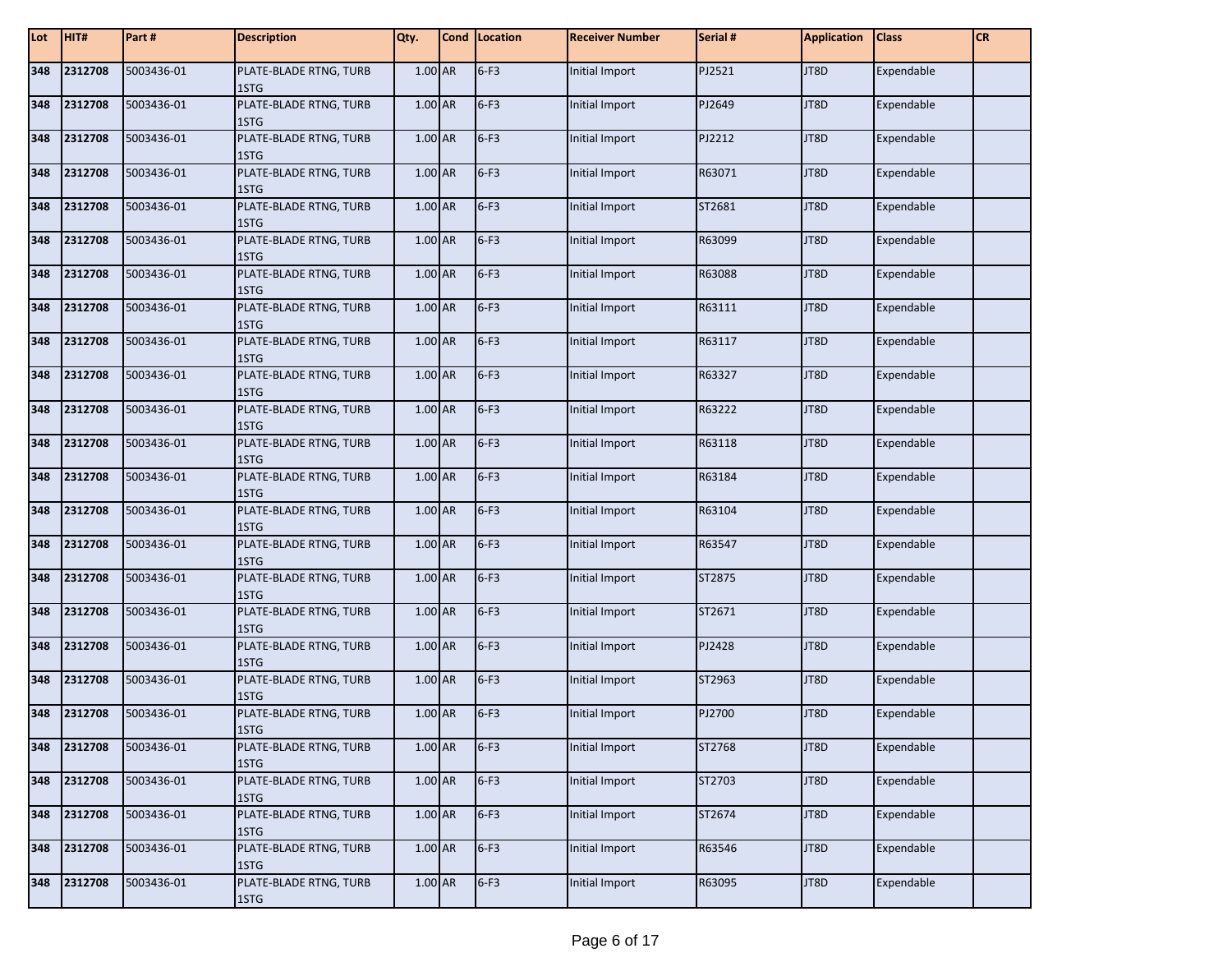| Lot | HIT#    | Part#      | <b>Description</b>             | Qty.    | Cond   Location | <b>Receiver Number</b> | Serial # | <b>Application</b> | <b>Class</b> | <b>CR</b> |
|-----|---------|------------|--------------------------------|---------|-----------------|------------------------|----------|--------------------|--------------|-----------|
| 348 | 2312708 | 5003436-01 | PLATE-BLADE RTNG, TURB<br>1STG | 1.00 AR | $6-F3$          | Initial Import         | ST2707   | JT8D               | Expendable   |           |
| 348 | 2312708 | 5003436-01 | PLATE-BLADE RTNG, TURB<br>1STG | 1.00 AR | $6-F3$          | Initial Import         | R63220   | JT8D               | Expendable   |           |
| 348 | 2312708 | 5003436-01 | PLATE-BLADE RTNG, TURB<br>1STG | 1.00 AR | $6-F3$          | Initial Import         | R63105   | JT8D               | Expendable   |           |
| 348 | 2312708 | 5003436-01 | PLATE-BLADE RTNG, TURB<br>1STG | 1.00 AR | $6-F3$          | Initial Import         | R65567   | JT8D               | Expendable   |           |
| 348 | 2312708 | 5003436-01 | PLATE-BLADE RTNG, TURB<br>1STG | 1.00 AR | $6-F3$          | Initial Import         | R65802   | JT8D               | Expendable   |           |
| 348 | 2312708 | 5003436-01 | PLATE-BLADE RTNG, TURB<br>1STG | 1.00 AR | $6-F3$          | Initial Import         | R65807   | JT8D               | Expendable   |           |
| 348 | 2312708 | 5003436-01 | PLATE-BLADE RTNG, TURB<br>1STG | 1.00 AR | $6-F3$          | Initial Import         | R65808   | JT8D               | Expendable   |           |
| 348 | 2312708 | 5003436-01 | PLATE-BLADE RTNG, TURB<br>1STG | 1.00 AR | $6-F3$          | Initial Import         | R65819   | JT8D               | Expendable   |           |
| 348 | 2312708 | 5003436-01 | PLATE-BLADE RTNG, TURB<br>1STG | 1.00 AR | $6-F3$          | Initial Import         | ST2789   | JT8D               | Expendable   |           |
| 348 | 2312708 | 5003436-01 | PLATE-BLADE RTNG, TURB<br>1STG | 1.00 AR | $6-F3$          | Initial Import         | R65765   | JT8D               | Expendable   |           |
| 348 | 2312708 | 5003436-01 | PLATE-BLADE RTNG, TURB<br>1STG | 1.00 AR | $6-F3$          | Initial Import         | ST2926   | JT8D               | Expendable   |           |
| 348 | 2312708 | 5003436-01 | PLATE-BLADE RTNG, TURB<br>1STG | 1.00 AR | $6-F3$          | Initial Import         | R65762   | JT8D               | Expendable   |           |
| 348 | 2312708 | 5003436-01 | PLATE-BLADE RTNG, TURB<br>1STG | 1.00 AR | $6-F3$          | Initial Import         | R65757   | JT8D               | Expendable   |           |
| 348 | 2312708 | 5003436-01 | PLATE-BLADE RTNG, TURB<br>1STG | 1.00 AR | $6-F3$          | Initial Import         | R65568   | JT8D               | Expendable   |           |
| 348 | 2312708 | 5003436-01 | PLATE-BLADE RTNG, TURB<br>1STG | 1.00 AR | $6-F3$          | Initial Import         | R65828   | JT8D               | Expendable   |           |
| 348 | 2312708 | 5003436-01 | PLATE-BLADE RTNG, TURB<br>1STG | 1.00 AR | $6-F3$          | Initial Import         | R65832   | JT8D               | Expendable   |           |
| 348 | 2312708 | 5003436-01 | PLATE-BLADE RTNG, TURB<br>1STG | 1.00 AR | $6-F3$          | Initial Import         | PJ2300   | JT8D               | Expendable   |           |
| 348 | 2312708 | 5003436-01 | PLATE-BLADE RTNG, TURB<br>1STG | 1.00 AR | $6-F3$          | Initial Import         | R65866   | JT8D               | Expendable   |           |
| 348 | 2312708 | 5003436-01 | PLATE-BLADE RTNG, TURB<br>1STG | 1.00 AR | $6-F3$          | Initial Import         | PJ2301   | JT8D               | Expendable   |           |
| 348 | 2312708 | 5003436-01 | PLATE-BLADE RTNG, TURB<br>1STG | 1.00 AR | $6-F3$          | Initial Import         | ST2761   | JT8D               | Expendable   |           |
| 348 | 2312708 | 5003436-01 | PLATE-BLADE RTNG, TURB<br>1STG | 1.00 AR | $6-F3$          | Initial Import         | ST2683   | JT8D               | Expendable   |           |
| 348 | 2312708 | 5003436-01 | PLATE-BLADE RTNG, TURB<br>1STG | 1.00 AR | $6-F3$          | Initial Import         | ST2738   | JT8D               | Expendable   |           |
| 348 | 2312708 | 5003436-01 | PLATE-BLADE RTNG, TURB<br>1STG | 1.00 AR | $6-F3$          | Initial Import         | R65877   | JT8D               | Expendable   |           |
| 348 | 2312708 | 5003436-01 | PLATE-BLADE RTNG, TURB<br>1STG | 1.00 AR | $6-F3$          | Initial Import         | R65870   | JT8D               | Expendable   |           |
| 348 | 2312708 | 5003436-01 | PLATE-BLADE RTNG, TURB<br>1STG | 1.00 AR | $6-F3$          | Initial Import         | PJ2535   | JT8D               | Expendable   |           |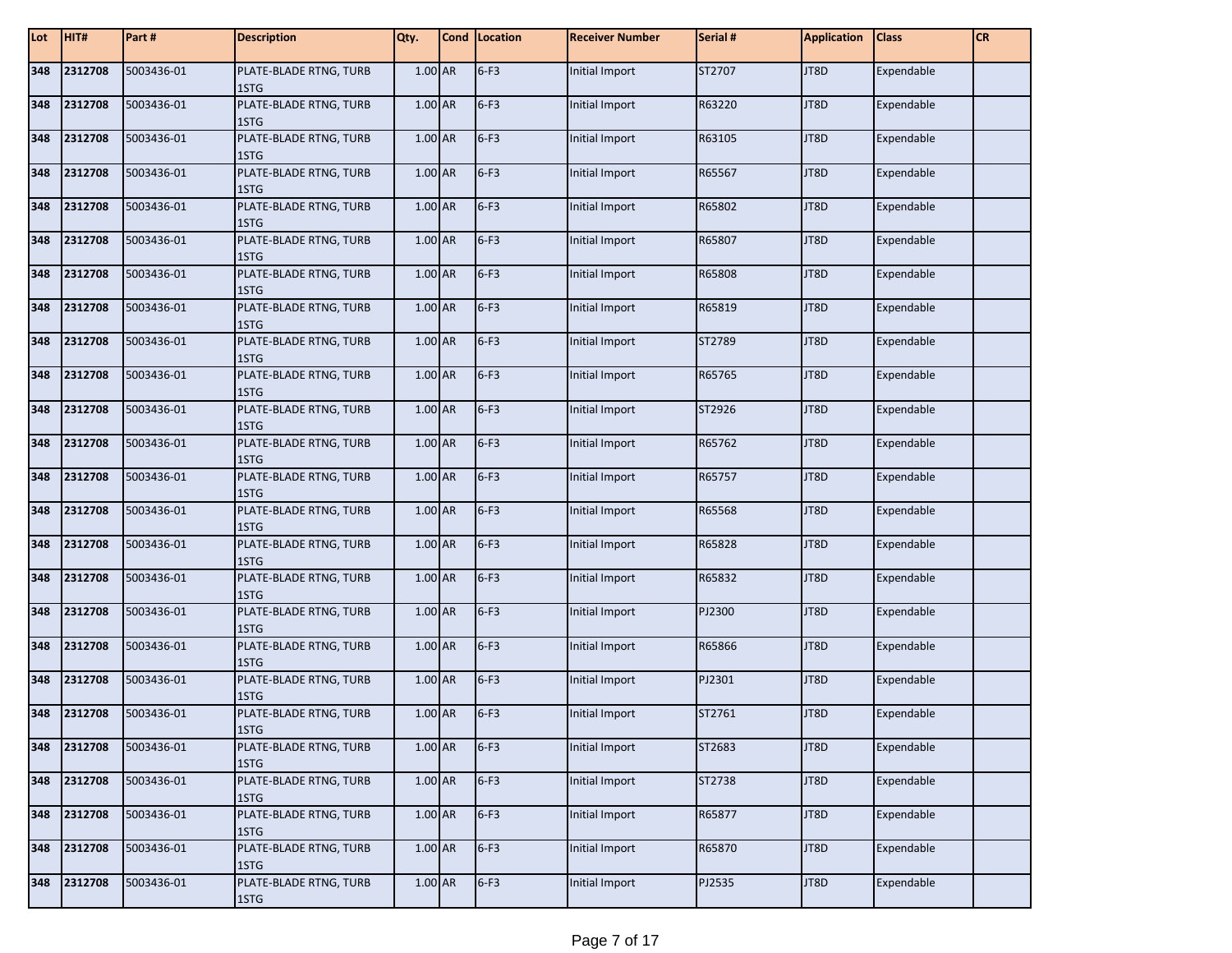| Lot | HIT#    | Part#      | <b>Description</b>                            | Qty.      | <b>Cond   Location</b> | <b>Receiver Number</b> | Serial #      | <b>Application</b> | <b>Class</b> | <b>CR</b> |
|-----|---------|------------|-----------------------------------------------|-----------|------------------------|------------------------|---------------|--------------------|--------------|-----------|
| 348 | 2312708 | 5003436-01 | PLATE-BLADE RTNG, TURB<br>1STG                | 1.00 AR   | $6-F3$                 | Initial Import         | R65853        | JT8D               | Expendable   |           |
| 348 | 2312708 | 5003436-01 | PLATE-BLADE RTNG, TURB<br>1STG                | $1.00$ AR | $6-F3$                 | Initial Import         | R65874        | JT8D               | Expendable   |           |
| 348 | 2312708 | 5007118-01 | TUBE-ASSY OF, PT7<br><b>CONDESENTION TRAP</b> | 1.00 AR   | $6-F3$                 | Initial Import         | N/A           | JT8D               | Expendable   |           |
| 348 | 2312708 | 544858     | TUBE ASSY OF, SCAV, #4 BRG<br>INR, INTERNAL   | 1.00 AR   | $6-F3$                 | Initial Import         | <b>NSN</b>    | JT8D               | Expendable   |           |
| 348 | 2312708 | 544862     | #4 TUBE TRANSFER<br><b>SCAVENGE</b>           | 1.00 AR   | $6-F3$                 | Initial Import         | <b>NSN</b>    | JT8D               | Expendable   |           |
| 348 | 2312708 | 633762     | <b>TUBE TRANSFER</b>                          | 1.00 AR   | $6-F3$                 | Initial Import         | N/A           | JT8D               | Expendable   |           |
| 348 | 2312708 | 648539     | LOWER TOWER SHAFT BRG                         | 1.00 AR   | $6-F3$                 | <b>Initial Import</b>  | A3746         | JT8D               | Expendable   |           |
| 348 | 2312708 | 648539     | LOWER TOWER SHAFT BRG                         | 1.00 AR   | $6-F3$                 | Initial Import         | SA01AH3362    | JT8D               | Expendable   |           |
| 348 | 2312708 | 648539     | LOWER TOWER SHAFT BRG                         | 1.00 AR   | $6-F3$                 | Initial Import         | A1677         | JT8D               | Expendable   |           |
| 348 | 2312708 | 648539     | LOWER TOWER SHAFT BRG                         | 1.00 AR   | $6-F3$                 | <b>Initial Import</b>  | A1278         | JT8D               | Expendable   |           |
| 348 | 2312708 | 650520     | BEARING-BALL GRBX DRIVE<br>LOWER              | 1.00 AR   | $6-F3$                 | Initial Import         | 80462         | JT8D               | Expendable   |           |
| 348 | 2312708 | 675511     | <b>GRBX DR BRG RTNG PLATE</b>                 | 1.00 AR   | $6-F3$                 | Initial Import         | <b>NSN</b>    | JT8D               | Expendable   |           |
| 348 | 2312708 | 675546     | GRBX DR BRG HOUSING                           | $1.00$ AR | $6-F3$                 | Initial Import         | <b>NSN</b>    | JT8D               | Expendable   |           |
| 348 | 2312708 | 675546     | <b>GRBX DR BRG HOUSING</b>                    | 1.00 AR   | $6-F3$                 | Initial Import         | 2235          | JT8D               | Expendable   |           |
| 348 | 2312708 | 675546     | <b>GRBX DR BRG HOUSING</b>                    | 1.00 AR   | $6-F3$                 | Initial Import         | A1983         | JT8D               | Expendable   |           |
| 348 | 2312708 | 675546     | GRBX DR BRG HOUSING                           | 1.00 AR   | $6-F3$                 | Initial Import         | <b>NSN</b>    | JT8D               | Expendable   |           |
| 348 | 2312708 | 675546     | <b>GRBX DR BRG HOUSING</b>                    | $1.00$ AR | $6-F3$                 | Initial Import         | A975          | JT8D               | Expendable   |           |
| 348 | 2312708 | 675546     | <b>GRBX DR BRG HOUSING</b>                    | $1.00$ AR | $6-F3$                 | Initial Import         | A981          | JT8D               | Expendable   |           |
| 348 | 2312708 | 675546     | <b>GRBX DR BRG HOUSING</b>                    | $1.00$ AR | $6-F3$                 | Initial Import         | A837          | JT8D               | Expendable   |           |
| 348 | 2312708 | 676873     | TUBE-TRANSFER, OIL                            | 1.00 AR   | $6-F3$                 | Initial Import         | <b>NSN</b>    | JT8D               | Expendable   |           |
| 348 | 2312708 | 738181     | NO 6 BEARING                                  | 1.00 AR   | $6-F3$                 | Initial Import         | 8476          | JT8D               | Expendable   |           |
| 348 | 2312708 | 738184     | <b>UPPER TOWER SHAFT BRG</b>                  | 1.00 AR   | $6-F3$                 | <b>Initial Import</b>  | 8224          | JT8D               | Expendable   |           |
| 348 | 2312708 | 738184     | UPPER TOWER SHAFT BRG                         | 1.00 AR   | $6-F3$                 | Initial Import         | 10710         | JT8D               | Expendable   |           |
| 348 | 2312708 | 738184     | UPPER TOWER SHAFT BRG                         | 1.00 AR   | $6-F3$                 | Initial Import         | 6013          | JT8D               | Expendable   |           |
| 348 | 2312708 | 738185     | UPPER TOWER SHAFT BRG                         | 1.00 AR   | $6-F3$                 | Initial Import         | G1822         | JT8D               | Expendable   |           |
| 348 | 2312708 | 739483     | <b>NO 3 BEARING</b>                           | 1.00 AR   | $6-F3$                 | Initial Import         | 6949          | JT8D               | Expendable   |           |
| 348 | 2312708 | 739483     | NO 3 BEARING                                  | 1.00 AR   | $6-F3$                 | Initial Import         | 8779          | JT8D               | Expendable   |           |
| 348 | 2312708 | 749367     | TEE, TUBE                                     | 1.00 AR   | $6-F3$                 | <b>Initial Import</b>  | N/A           | JT8D               | Expendable   |           |
| 348 | 2312708 | 757937     | SHAFT-GRBX DR                                 | 1.00 AR   | $6-F3$                 | Initial Import         | RZ1779        | JT8D               | Expendable   |           |
| 348 | 2312708 | 757937     | SHAFT-GRBX DR                                 | 1.00 AR   | $6-F3$                 | Initial Import         | <b>UR8176</b> | JT8D               | Expendable   |           |
| 348 | 2312708 | 757937     | <b>SHAFT-GRBX DR</b>                          | 1.00 AR   | $6-F3$                 | Initial Import         | <b>RV5325</b> | JT8D               | Expendable   |           |
| 348 | 2312708 | 757937     | <b>SHAFT-GRBX DR</b>                          | 1.00 AR   | $6-F3$                 | Initial Import         | PD3684        | JT8D               | Expendable   |           |
| 348 | 2312708 | 757937     | SHAFT-GRBX DR                                 | 1.00 AR   | $6-F3$                 | Initial Import         | PD3673        | JT8D               | Expendable   |           |
| 348 | 2312708 | 758968     | TURB SHAFT COUPLING LOCK                      | 1.00 AR   | $6-F3$                 | Initial Import         | <b>NSN</b>    | JT8D               | Expendable   |           |
| 348 | 2312708 | 759020     | <b>NO 2 BEARING</b>                           | $1.00$ AR | $6-F3$                 | Initial Import         | BCWKAH5459    | JT8D               | Expendable   |           |
| 348 | 2312708 | 759747     | NO 6 BRG SCAV PUMP SPUR<br><b>GEARSHAFT</b>   | 1.00 AR   | $6-F3$                 | Initial Import         | <b>NSN</b>    | JT8D               | Expendable   |           |
| 348 | 2312708 | 759747     | NO 6 BRG SCAV PUMP SPUR<br><b>GEARSHAFT</b>   | 1.00 AR   | $6-F3$                 | Initial Import         | <b>NSN</b>    | JT8D               | Expendable   |           |
| 348 | 2312708 | 760069     | <b>TUBE TRANSFER</b>                          | 3.00 AR   | $6-F3$                 | Initial Import         | N/A           | JT8D               | Expendable   |           |
| 348 | 2312708 | 760069     | TUBE TRANSFER                                 | 3.00 AR   | $6-F3$                 | Initial Import         | N/A           | JT8D               | Expendable   |           |
| 348 | 2312708 | 760069     | <b>TUBE TRANSFER</b>                          | 3.00 AR   | $6-F3$                 | Initial Import         | N/A           | JT8D               | Expendable   |           |
|     |         |            |                                               |           |                        |                        |               |                    |              |           |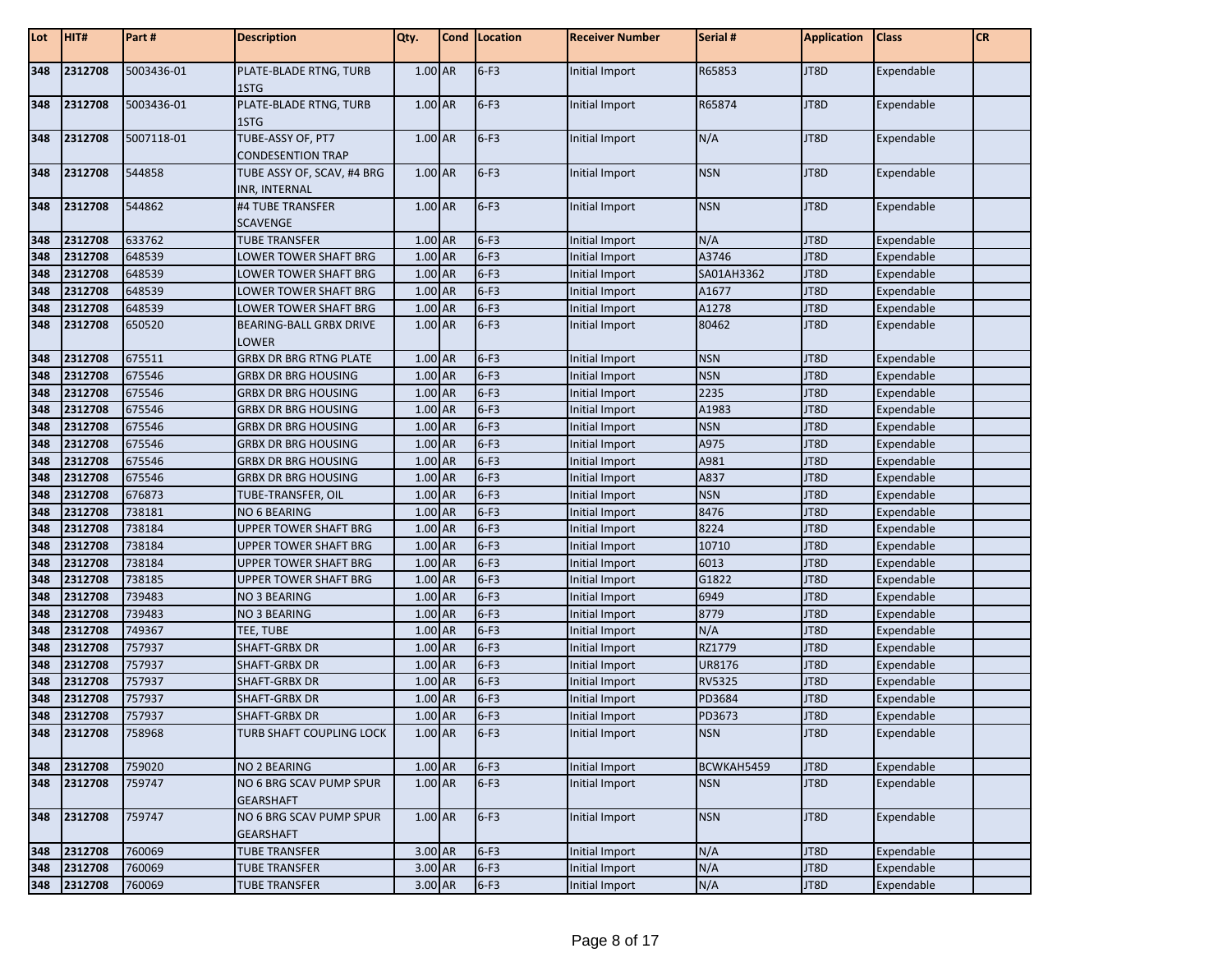| Lot | HIT#    | Part#  | <b>Description</b>                             | Qty.      | Cond   Location | <b>Receiver Number</b> | Serial #   | <b>Application</b> | <b>Class</b> | <b>CR</b> |
|-----|---------|--------|------------------------------------------------|-----------|-----------------|------------------------|------------|--------------------|--------------|-----------|
| 348 | 2312708 | 761466 | TUBE ASSY OF PS3 BLEED<br><b>CONTROL OUTER</b> | 1.00 AR   | $6-F3$          | Initial Import         | <b>NSN</b> | JT8D               | Expendable   |           |
| 348 | 2312708 | 761466 | TUBE ASSY OF PS3 BLEED<br><b>CONTROL OUTER</b> | 1.00 AR   | $6-F3$          | Initial Import         | <b>NSN</b> | JT8D               | Expendable   |           |
| 348 | 2312708 | 761940 | <b>LPT TIERODS</b>                             | 16.00 AR  | $6-F3$          | Initial Import         | N/A        | JT8D               | Expendable   |           |
| 348 | 2312708 | 761940 | <b>LPT TIERODS</b>                             | 16.00 AR  | $6-F3$          | Initial Import         | N/A        | JT8D               | Expendable   |           |
| 348 | 2312708 | 761940 | <b>LPT TIERODS</b>                             | 16.00 AR  | $6-F3$          | Initial Import         | N/A        | JT8D               | Expendable   |           |
| 348 | 2312708 | 761940 | <b>LPT TIERODS</b>                             | 14.00 AR  | $6-F3$          | Initial Import         | N/A        | JT8D               | Expendable   |           |
| 348 | 2312708 | 761940 | <b>LPT TIERODS</b>                             | 16.00 AR  | $6-F3$          | Initial Import         | N/A        | JT8D               | Expendable   |           |
| 348 | 2312708 | 762472 | NO 2 AND 3 BRG OIL NOZZLE                      | 1.00 AR   | $6-F3$          | <b>Initial Import</b>  | <b>NSN</b> | JT8D               | Expendable   |           |
| 348 | 2312708 | 762472 | NO 2 AND 3 BRG OIL NOZZLE                      | 1.00 AR   | $6-F3$          | Initial Import         | <b>NSN</b> | JT8D               | Expendable   |           |
| 348 | 2312708 | 762472 | NO 2 AND 3 BRG OIL NOZZLE                      | 1.00 AR   | $6-F3$          | Initial Import         | <b>NSN</b> | JT8D               | Expendable   |           |
| 348 | 2312708 | 762472 | NO 2 AND 3 BRG OIL NOZZLE                      | 1.00 AR   | $6-F3$          | Initial Import         | <b>NSN</b> | JT8D               | Expendable   |           |
| 348 | 2312708 | 766259 | CONNECTOR-TUBE, NO 3 BRG                       | $2.00$ AR | $6-F3$          | Initial Import         | N/A        | JT8D               | Expendable   |           |
| 348 | 2312708 | 766259 | CONNECTOR-TUBE, NO 3 BRG                       | $2.00$ AR | $6-F3$          | Initial Import         | N/A        | JT8D               | Expendable   |           |
| 348 | 2312708 | 766259 | CONNECTOR-TUBE, NO 3 BRG                       | 1.00 AR   | $6-F3$          | Initial Import         | N/A        | JT8D               | Expendable   |           |
| 348 | 2312708 | 766259 | CONNECTOR-TUBE, NO 3 BRG                       | 1.00 AR   | $6-F3$          | Initial Import         | N/A        | JT8D               | Expendable   |           |
| 348 | 2312708 | 766403 | TUBE ASSY OF No. 2 BRG<br><b>DRAIN</b>         | 1.00 AR   | $6-F3$          | Initial Import         | <b>NSN</b> | JT8D               | Expendable   |           |
| 348 | 2312708 | 767390 | NOZZLE ASSY OF #1 BRG                          | 1.00 AR   | $6-F3$          | Initial Import         | <b>NSN</b> | JT8D               | Expendable   |           |
| 348 | 2312708 | 767453 | NO 4 BRG OUTER DRAIN TUBE                      | 1.00 AR   | $6-F3$          | Initial Import         | N/A        | JT8D               | Expendable   |           |
| 348 | 2312708 | 767453 | NO 4 BRG OUTER DRAIN TUBE                      | 1.00 AR   | $6-F3$          | Initial Import         | N/A        | JT8D               | Expendable   |           |
| 348 | 2312708 | 767455 | VALVE ASSY-AIR CHECK, NO 4<br><b>BEARING</b>   | 1.00 AR   | $6-F3$          | Initial Import         | N/A        | JT8D               | Rotable      |           |
| 348 | 2312708 | 767455 | VALVE ASSY-AIR CHECK, NO 4<br><b>BEARING</b>   | 1.00 AR   | $6-F3$          | Initial Import         | N/A        | JT8D               | Rotable      |           |
| 348 | 2312708 | 767455 | VALVE ASSY-AIR CHECK, NO 4<br><b>BEARING</b>   | 1.00 AR   | $6-F3$          | Initial Import         | N/A        | JT8D               | Rotable      |           |
| 348 | 2312708 | 767455 | VALVE ASSY-AIR CHECK, NO 4<br><b>BEARING</b>   | 1.00 AR   | $6-F3$          | Initial Import         | N/A        | JT8D               | Rotable      |           |
| 348 | 2312708 | 767989 | SHIELD-ASSY OF, HEAT, TURB                     | 1.00 AR   | $6-F3$          | Initial Import         | <b>NSN</b> | JT8D               | Expendable   |           |
| 348 | 2312708 | 767989 | SHIELD-ASSY OF, HEAT, TURB                     | 1.00 AR   | $6-F3$          | Initial Import         | <b>NSN</b> | JT8D               | Expendable   |           |
| 348 | 2312708 | 771439 | CONNECTOR-TUBE, BLEED<br><b>VALVE SUPPLY</b>   | 1.00 AR   | $6-F3$          | Initial Import         | <b>NSN</b> | JT8D               | Expendable   |           |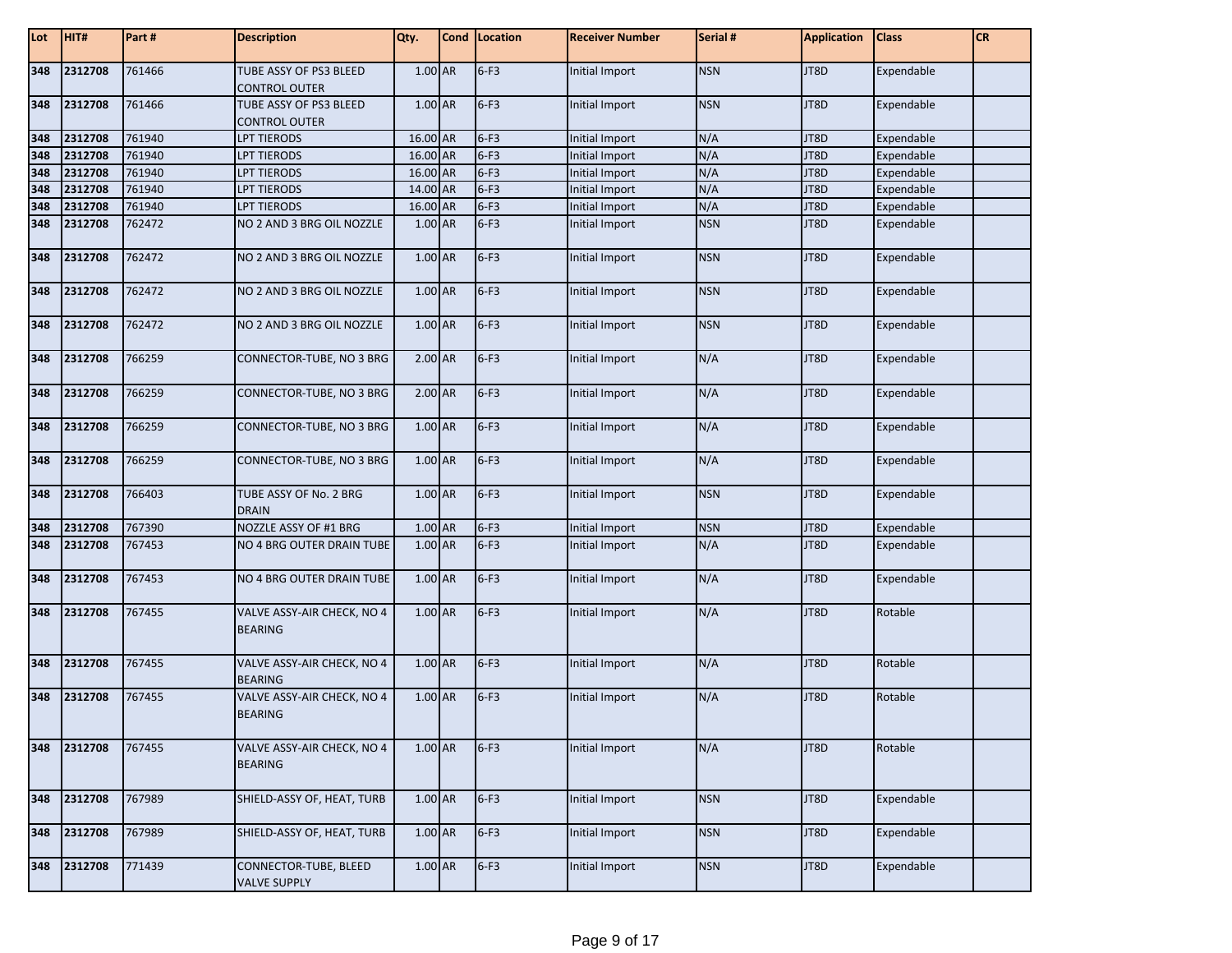| Lot | HIT#        | Part#  | <b>Description</b>                            | Qty.      | Cond   Location | <b>Receiver Number</b> | Serial #   | <b>Application</b> | <b>Class</b>      | <b>CR</b> |
|-----|-------------|--------|-----------------------------------------------|-----------|-----------------|------------------------|------------|--------------------|-------------------|-----------|
| 348 | 2312708     | 771439 | CONNECTOR-TUBE, BLEED<br><b>VALVE SUPPLY</b>  | 1.00 AR   | $6-F3$          | Initial Import         | <b>NSN</b> | JT8D               | Expendable        |           |
| 348 | 2312708     | 771439 | CONNECTOR-TUBE, BLEED<br><b>VALVE SUPPLY</b>  | 1.00 AR   | $6-F3$          | Initial Import         | <b>NSN</b> | JT8D               | Expendable        |           |
| 348 | 2312708     | 771710 | DUCT-ASSY OF, FAN, COMB.<br>CHAMBER AND TURB. | 2.00 AR   | $6-F3$          | Initial Import         | N/A        | JT8D               | Expendable        |           |
| 348 | 2312708     | 771710 | DUCT-ASSY OF, FAN, COMB.<br>CHAMBER AND TURB. | 1.00 AR   | $6-F3$          | Initial Import         | N/A        | JT8D               | Expendable        |           |
| 348 | 2312708     | 771710 | DUCT-ASSY OF, FAN, COMB.<br>CHAMBER AND TURB. | 1.00 AR   | $6-F3$          | Initial Import         | N/A        | JT8D               | Expendable        |           |
| 348 | 2312708     | 771712 | PACKING HOLDER-FUEL<br><b>CONTROL PB TUBE</b> | 1.00 AR   | $6-F3$          | Initial Import         | <b>NSN</b> | JT8D               | Expendable        |           |
| 348 | 2312708     | 771712 | PACKING HOLDER-FUEL<br><b>CONTROL PB TUBE</b> | 1.00 AR   | $6-F3$          | Initial Import         | <b>NSN</b> | JT8D               | Expendable        |           |
| 348 | 2312708     | 771712 | PACKING HOLDER-FUEL<br><b>CONTROL PB TUBE</b> | 1.00 AR   | $6-F3$          | Initial Import         | <b>NSN</b> | JT8D               | Expendable        |           |
| 348 | 2312708     | 771712 | PACKING HOLDER-FUEL<br><b>CONTROL PB TUBE</b> | 1.00 AR   | $6-F3$          | Initial Import         | <b>NSN</b> | JT8D               | Expendable        |           |
| 348 | 2312708     | 771712 | PACKING HOLDER-FUEL<br><b>CONTROL PB TUBE</b> | 1.00 AR   | $6-F3$          | Initial Import         | <b>NSN</b> | JT8D               | Expendable        |           |
| 348 | 2312708     | 771714 | PACKING HOLDER-SPARK<br><b>IGNTR</b>          | 2.00 AR   | $6-F3$          | Initial Import         | N/A        | JT8D               | Expendable        |           |
| 348 | 2312708     | 771714 | PACKING HOLDER-SPARK<br>IGNTR                 | 2.00 AR   | $6-F3$          | Initial Import         | N/A        | JT8D               | Expendable        |           |
| 348 | 2312708     | 771714 | PACKING HOLDER-SPARK<br><b>IGNTR</b>          | 1.00 AR   | $6-F3$          | Initial Import         | N/A        | JT8D               | Expendable        |           |
| 348 | 2312708     | 771714 | PACKING HOLDER-SPARK<br><b>IGNTR</b>          | 1.00 AR   | $6-F3$          | Initial Import         | N/A        | JT8D               | Expendable        |           |
| 348 | 2312708     | 771714 | PACKING HOLDER-SPARK<br><b>IGNTR</b>          | 1.00 AR   | $6-F3$          | Initial Import         | N/A        | JT8D               | Expendable        |           |
| 348 | 2312708     | 771714 | PACKING HOLDER-SPARK<br><b>IGNTR</b>          | 1.00 AR   | $6-F3$          | Initial Import         | N/A        | JT8D               | Expendable        |           |
| 348 | 2312708     | 771716 | FAN DISCH. SEALING SEAT                       | 1.00 AR   | $6-F3$          | <b>Initial Import</b>  | N/A        | JT8D               | Expendable        |           |
| 348 | 2312708     | 771716 | FAN DISCH. SEALING SEAT                       | 2.00 AR   | $6-F3$          | <b>Initial Import</b>  | N/A        | JT8D               | Expendable        |           |
| 348 | 2312708     | 771898 | NOZZLE-ASSY OF, NO 4 BRG                      | 1.00 AR   | $6-F3$          | Initial Import         | N/A        | JT8D               | Expendable        |           |
| 348 | 2312708     | 771898 | NOZZLE-ASSY OF, NO 4 BRG                      | 1.00 AR   | $6-F3$          | Initial Import         | N/A        | JT8D               | Expendable        |           |
|     | 348 2312708 | 772367 | NO 6 BRG OIL SCAV PUMP<br>ASSY                | $1.00$ AR | $6-F3$          | Initial Import         | N/A        | <b>UT8D</b>        | <b>Expendable</b> |           |
| 348 | 2312708     | 772367 | NO 6 BRG OIL SCAV PUMP<br>ASSY                | 1.00 AR   | $6-F3$          | Initial Import         | N/A        | JT8D               | Expendable        |           |
| 348 | 2312708     | 772367 | NO 6 BRG OIL SCAV PUMP<br>ASSY                | 1.00 AR   | $6-F3$          | Initial Import         | N/A        | JT8D               | Expendable        |           |
| 348 | 2312708     | 772367 | NO 6 BRG OIL SCAV PUMP<br>ASSY                | 1.00 AR   | $6-F3$          | Initial Import         | N/A        | JT8D               | Expendable        |           |
| 348 | 2312708     | 772367 | NO 6 BRG OIL SCAV PUMP<br>ASSY                | 1.00 AR   | $6-F3$          | Initial Import         | N/A        | JT8D               | Expendable        |           |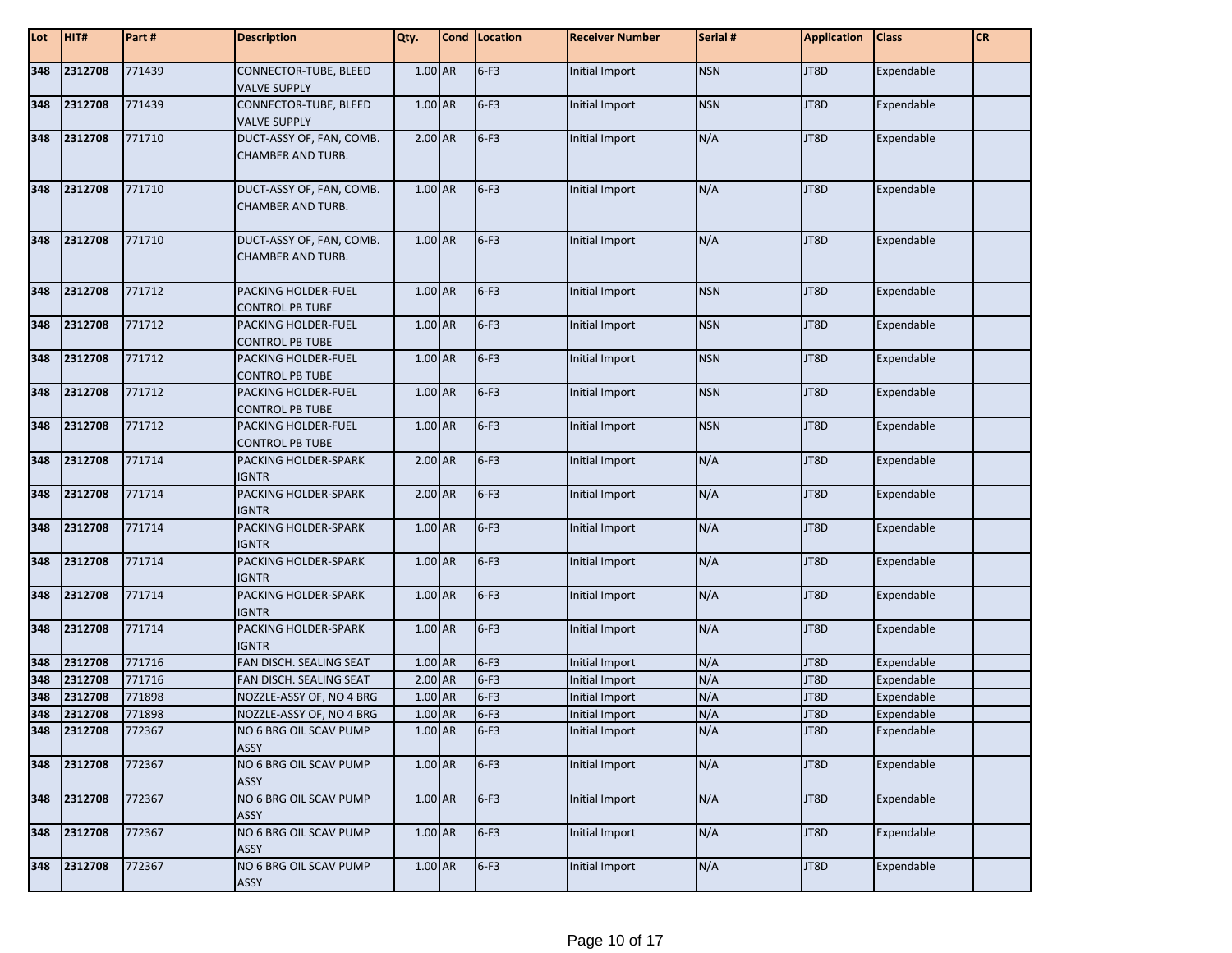| Lot | HIT#    | Part#      | <b>Description</b>                                      | Qty.      | Cond   Location | <b>Receiver Number</b> | Serial #   | <b>Application</b> | <b>Class</b> | CR |
|-----|---------|------------|---------------------------------------------------------|-----------|-----------------|------------------------|------------|--------------------|--------------|----|
| 348 | 2312708 | 772367     | NO 6 BRG OIL SCAV PUMP<br><b>ASSY</b>                   | 1.00 AR   | $6-F3$          | 3801                   | <b>NSN</b> | JT8D               | Expendable   |    |
| 348 | 2312708 | 772367     | NO 6 BRG OIL SCAV PUMP<br><b>ASSY</b>                   | 1.00 AR   | $6-F3$          | 3805                   | <b>NSN</b> | JT8D               | Expendable   |    |
| 348 | 2312708 | 772472     | NO 2 AND 3 BRG OIL NOZZLE                               | 1.00 AR   | $6-F3$          | Initial Import         | N/A        | JT8D               | Expendable   |    |
| 348 | 2312708 | 772622     | REAR AIRBLEED MANIFOLD                                  | 1.00 AR   | $6-F3$          | Initial Import         | N/A        | JT8D               | Rotable      |    |
| 348 | 2312708 | 772622     | REAR AIRBLEED MANIFOLD                                  | 1.00 AR   | $6-F3$          | Initial Import         | N/A        | JT8D               | Rotable      |    |
| 348 | 2312708 | 772622     | REAR AIRBLEED MANIFOLD                                  | 1.00 AR   | $6-F3$          | Initial Import         | N/A        | JT8D               | Rotable      |    |
| 348 | 2312708 | 774389     | POWER CONNECTING LINK                                   | 1.00 AR   | $6-F3$          | Initial Import         | <b>NSN</b> | JT8D               | Expendable   |    |
| 348 | 2312708 | 774389     | POWER CONNECTING LINK                                   | 1.00 AR   | $6-F3$          | Initial Import         | <b>NSN</b> | JT8D               | Expendable   |    |
| 348 | 2312708 | 775073-002 | <b>T-3 VANES</b>                                        | $2.00$ AR | $6-F3$          | Initial Import         | N/A        | JT8D               | Expendable   |    |
| 348 | 2312708 | 776443     | CABLE AND BOX-ASSY OF,<br>THERMOCOUPLE                  | 1.00 AR   | $6-F3$          | Initial Import         | 10139      | JT8D               | Expendable   |    |
| 348 | 2312708 | 776443     | CABLE AND BOX-ASSY OF,<br><b>THERMOCOUPLE</b>           | 1.00 AR   | $6-F3$          | Initial Import         | 202672     | JT8D               | Expendable   |    |
| 348 | 2312708 | 776443     | CABLE AND BOX-ASSY OF,<br><b>THERMOCOUPLE</b>           | 1.00 AR   | $6-F3$          | Initial Import         | 155128     | JT8D               | Expendable   |    |
| 348 | 2312708 | 776629     | NO 4 1/2 - 6 BRG INT PRESS<br><b>TUBE GUIDE</b>         | 1.00 AR   | $6-F3$          | Initial Import         | <b>NSN</b> | JT8D               | Expendable   |    |
| 348 | 2312708 | 776629     | NO 4 1/2 - 6 BRG INT PRESS<br><b>TUBE GUIDE</b>         | 1.00 AR   | $6-F3$          | Initial Import         | <b>NSN</b> | JT8D               | Expendable   |    |
| 348 | 2312708 | 776633     | PACKING HOLDER NO 4 1/2<br>AND NO 6 BRG PRESS TUBE      | 1.00 AR   | $6-F3$          | Initial Import         | <b>NSN</b> | JT8D               | Expendable   |    |
| 348 | 2312708 | 776633     | PACKING HOLDER NO 4 1/2<br>AND NO 6 BRG PRESS TUBE      | 1.00 AR   | $6-F3$          | Initial Import         | <b>NSN</b> | JT8D               | Expendable   |    |
| 348 | 2312708 | 777293     | <b>ELBOW-TUBE TO BOSS</b>                               | 1.00 AR   | $6-F3$          | Initial Import         | <b>NSN</b> | JT8D               | Expendable   |    |
| 348 | 2312708 | 777293     | <b>ELBOW-TUBE TO BOSS</b>                               | 1.00 AR   | $6-F3$          | Initial Import         | <b>NSN</b> | JT8D               | Expendable   |    |
| 348 | 2312708 | 777293     | ELBOW-TUBE TO BOSS                                      | 1.00 AR   | $6-F3$          | Initial Import         | <b>NSN</b> | JT8D               | Expendable   |    |
| 348 | 2312708 | 777855     | HUB ASSY-TURB, STG 4                                    | $1.00$ AR | $6-F3$          | Initial Import         | P25369     | JT8D               | Expendable   |    |
| 348 | 2312708 | 777855     | HUB ASSY-TURB, STG 4                                    | 1.00 AR   | $6-F3$          | Initial Import         | JA3089     | JT8D               | Expendable   |    |
| 348 | 2312708 | 777855     | HUB ASSY-TURB, STG 4                                    | 1.00 AR   | $6-F3$          | Initial Import         | BLDLBY4590 | JT8D               | Expendable   |    |
| 348 | 2312708 | 778590     | SHUTOFF CONNECTING LINK                                 | 1.00 AR   | $6-F3$          | Initial Import         | <b>NSN</b> | JT8D               | Expendable   |    |
| 348 | 2312708 | 778590     | SHUTOFF CONNECTING LINK                                 | 1.00 AR   | $6-F3$          | Initial Import         | <b>NSN</b> | JT8D               | Expendable   |    |
| 348 | 2312708 | 781291     | <b>COVER PLATE-ACCESS,</b><br>DIFFUSER FAN DUCT FAIRING | $1.00$ AR | $6-F3$          | Initial Import         | <b>NSN</b> | JT8D               | Expendable   |    |
| 348 | 2312708 | 781291     | COVER PLATE-ACCESS,<br>DIFFUSER FAN DUCT FAIRING        | 1.00 AR   | $6-F3$          | Initial Import         | <b>NSN</b> | JT8D               | Expendable   |    |
| 348 | 2312708 | 781291     | COVER PLATE-ACCESS,<br>DIFFUSER FAN DUCT FAIRING        | 1.00 AR   | $6-F3$          | Initial Import         | <b>NSN</b> | JT8D               | Expendable   |    |
| 348 | 2312708 | 781291     | COVER PLATE-ACCESS,<br>DIFFUSER FAN DUCT FAIRING        | 1.00 AR   | $6-F3$          | Initial Import         | <b>NSN</b> | JT8D               | Expendable   |    |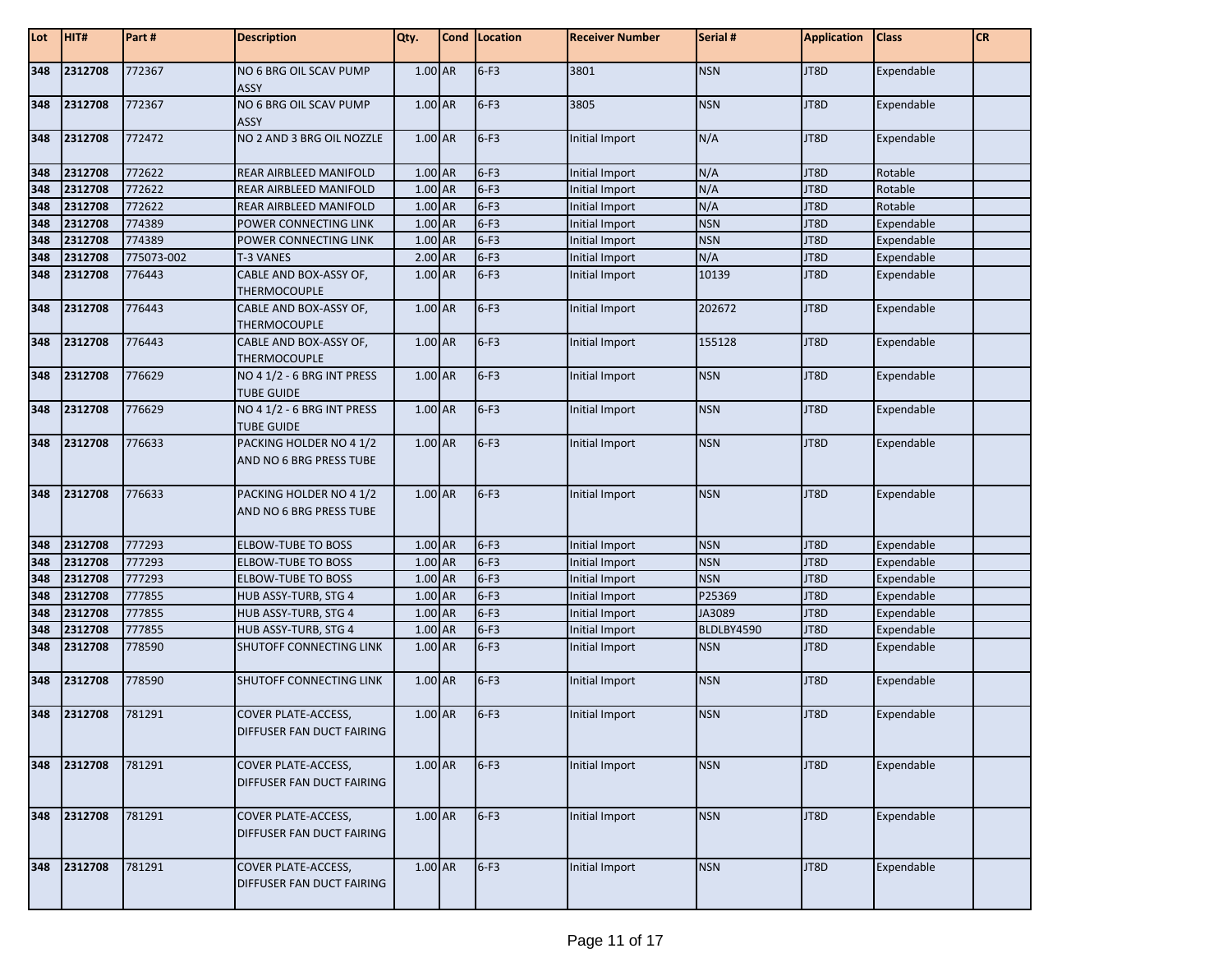| Lot        | HIT#               | Part#            | <b>Description</b>                         | Qty.               | Cond   Location  | <b>Receiver Number</b>           | Serial #     | <b>Application</b> | <b>Class</b>       | CR |
|------------|--------------------|------------------|--------------------------------------------|--------------------|------------------|----------------------------------|--------------|--------------------|--------------------|----|
| 348        | 2312708            | 781623           | MANIFOLD-ASSY OF, PT7                      | 1.00 AR            | $6-F3$           | Initial Import                   | <b>NSN</b>   | JT8D               | Rotable            |    |
| 348        | 2312708            | 787790           | AIRSEAL, C-7                               | 1.00 AR            | $6-F3$           | Initial Import                   | 10076        | JT8D               | Expendable         |    |
| 348        | 2312708            | 788358           | NO 4 AND 5 BRG INR                         | 1.00 AR            | $6-F3$           | Initial Import                   | 1541         | JT8D               | Expendable         |    |
|            |                    |                  | <b>H/SHIELD ASSY</b>                       |                    |                  |                                  |              |                    |                    |    |
| 348        | 2312708            | 789642           | 8th STG BLEED VALVE                        | $1.00$ AR          | $6-F3$           | Initial Import                   | EP01388      | JT8D               | Rotable            |    |
| 348        | 2312708            | 789642           | 8th STG BLEED VALVE                        | 1.00 AR            | $6-F3$           | Initial Import                   | 28084        | JT8D               | Rotable            |    |
| 348        | 2312708            | 789642           | 8th STG BLEED VALVE                        | 1.00 AR            | $6-F3$           | Initial Import                   | 61520995     | JT8D               | Rotable            |    |
| 348        | 2312708            | 789642           | 8th STG BLEED VALVE                        | 1.00 AR            | $6-F3$           | Initial Import                   | AV1180857    | JT8D               | Rotable            |    |
| 348        | 2312708            | 789642           | 8th STG BLEED VALVE                        | 1.00 AR            | $6-F3$           | Initial Import                   | 61517839     | JT8D               | Rotable            |    |
| 348        | 2312708            | 789642           | 8th STG BLEED VALVE                        | 1.00 AR            | $6-F3$           | Initial Import                   | E8133-5      | JT8D               | Rotable            |    |
| 348        | 2312708            | 789642           | 8th STG BLEED VALVE                        | 1.00 AR            | $6-F3$           | Initial Import                   | 1570         | JT8D               | Rotable            |    |
| 348        | 2312708            | 789642           | 8th STG BLEED VALVE                        | 1.00 AR            | $6-F3$           | Initial Import                   | 26235        | JT8D               | Rotable            |    |
| 348        | 2312708            | 789642           | 8th STG BLEED VALVE                        | 1.00 AR            | $6-F3$           | Initial Import                   | 2782         | JT8D               | Rotable            |    |
| 348        | 2312708            | 789642           | 8th STG BLEED VALVE                        | 1.00 AR            | $6-F3$           | Initial Import                   | 105          | JT8D               | Rotable            |    |
| 348        | 2312708            | 789642           | 8th STG BLEED VALVE                        | 1.00 AR            | $6-F3$           | Initial Import                   | 119          | JT8D               | Rotable            |    |
| 348        | 2312708            | 789642           | 8th STG BLEED VALVE                        | 1.00 AR            | $6-F3$           | Initial Import                   | <b>NSN</b>   | JT8D               | Rotable            |    |
| 348        | 2312708            | 789642           | 8th STG BLEED VALVE                        | 1.00 AR            | $6-F3$           | Initial Import                   | ORG61514663  | JT8D               | Rotable            |    |
| 348        | 2312708            | 789642           | 8th STG BLEED VALVE                        | 1.00 AR            | $6-F3$           | Initial Import                   | <b>NSN</b>   | JT8D               | Rotable            |    |
| 348        | 2312708            | 789642           | 8th STG BLEED VALVE                        | 1.00 AR            | $6-F3$           | Initial Import                   | 91           | JT8D               | Rotable            |    |
| 348        | 2312708            | 789642           | 8th STG BLEED VALVE                        | 1.00 AR            | $6-F3$           | Initial Import                   | 2667         | JT8D               | Rotable            |    |
| 348        | 2312708            | 789642           | 8th STG BLEED VALVE                        | 1.00 AR            | $6-F3$           | Initial Import                   | <b>NSN</b>   | JT8D               | Rotable            |    |
| 348        | 2312708            | 789642           | 8th STG BLEED VALVE                        | 1.00 AR            | $6-F3$           | Initial Import                   | ORG61521650  | JT8D               | Rotable            |    |
| 348        | 2312708            | 789642           | 8th STG BLEED VALVE                        | 1.00 AR            | $6-F3$           | Initial Import                   | <b>KH304</b> | JT8D               | Rotable            |    |
| 348        | 2312708            | 789642           | 8th STG BLEED VALVE                        | 1.00 AR            | $6-F3$           | Initial Import                   | 24407        | JT8D               | Rotable            |    |
| 348        | 2312708            | 789642           | 8th STG BLEED VALVE                        | 1.00 AR            | $6-F3$           | Initial Import                   | 615327       | JT8D               | Rotable            |    |
| 348        | 2312708            | 789642           | 8th STG BLEED VALVE                        | 1.00 AR            | $6-F3$           | Initial Import                   | AT3820       | JT8D               | Rotable            |    |
| 348        | 2312708            | 789642           | 8th STG BLEED VALVE                        | 1.00 AR            | $6-F3$           | Initial Import                   | 351          | JT8D               | Rotable            |    |
| 348        | 2312708            | 789642           | 8th STG BLEED VALVE                        | 1.00 AR            | $6-F3$<br>$6-F3$ | Initial Import                   | 1560         | JT8D               | Rotable            |    |
| 348<br>348 | 2312708<br>2312708 | 789642<br>789642 | 8th STG BLEED VALVE<br>8th STG BLEED VALVE | 1.00 AR<br>1.00 AR | $6-F3$           | Initial Import                   | 1544<br>2069 | JT8D<br>JT8D       | Rotable<br>Rotable |    |
| 348        | 2312708            | 789642           | 8th STG BLEED VALVE                        | 1.00 AR            | $6-F3$           | Initial Import<br>Initial Import | 2171         | JT8D               | Rotable            |    |
| 348        | 2312708            | 789642           | 8th STG BLEED VALVE                        | 1.00 AR            | $6-F3$           | Initial Import                   | B17577       | JT8D               | Rotable            |    |
| 348        | 2312708            | 789642           | 8th STG BLEED VALVE                        | 1.00 AR            | $6-F3$           | Initial Import                   | AA102244     | JT8D               | Rotable            |    |
| 348        | 2312708            | 789642           | 8th STG BLEED VALVE                        | 1.00 AR            | $6-F3$           | Initial Import                   | 27873        | JT8D               | Rotable            |    |
| 348        | 2312708            | 789642           | 8th STG BLEED VALVE                        | 1.00 AR            | $6-F3$           | Initial Import                   | 25029        | JT8D               | Rotable            |    |
| 348        | 2312708            | 789642           | 8th STG BLEED VALVE                        | $1.00$ AR          | $6-F3$           | *7972                            | 615655       | JT8D               | Rotable            |    |
| 348        | 2312708            | 789642           | 8th STG BLEED VALVE                        | 1.00 AR            | $6-F3$           | *7973                            | 615743       | JT8D               | Rotable            |    |
| 348        | 2312708            | 789642           | 8th STG BLEED VALVE                        | 1.00 AR            | $6-F3$           | *7974                            | 5815         | JT8D               | Rotable            |    |
| 348        | 2312708            | 789642           | 8th STG BLEED VALVE                        | 1.00 AR            | $6-F3$           | *7975                            | 5818         | JT8D               | Rotable            |    |
| 348        | 2312708            | 789642           | 8th STG BLEED VALVE                        | 1.00 AR            | $6-F3$           | *7976                            | 28122        | JT8D               | Rotable            |    |
| 348        | 2312708            | 789642           | 8th STG BLEED VALVE                        | 1.00 AR            | $6-F3$           | *7977                            | 6154183      | JT8D               | Rotable            |    |
| 348        | 2312708            | 789642           | 8th STG BLEED VALVE                        | 1.00 AR            | $6-F3$           | *7978                            | 26167        | JT8D               | Rotable            |    |
| 348        | 2312708            | 789642           | 8th STG BLEED VALVE                        | 1.00 AR            | $6-F3$           | *7979                            | 25118        | JT8D               | Rotable            |    |
| 348        | 2312708            | 789642           | 8th STG BLEED VALVE                        | $1.00$ AR          | $6-F3$           | *7981                            | 6157         | JT8D               | Rotable            |    |
| 348        | 2312708            | 789642           | 8th STG BLEED VALVE                        | 1.00 AR            | $6-F3$           | *7982                            | ORG54576     | JT8D               | Rotable            |    |
| 348        | 2312708            | 789642           | 8th STG BLEED VALVE                        | $1.00$ AR          | $6-F3$           | *7983                            | 28282        | JT8D               | Rotable            |    |
| 348        | 2312708            | 791911           | TUBE ASSY OF OIL PRESSURE                  | 1.00 AR            | $6-F3$           | Initial Import                   | N/A          | JT8D               | Expendable         |    |
|            |                    |                  | #2 & 3 BRG INT                             |                    |                  |                                  |              |                    |                    |    |
| 348        | 2312708            | 792704           | COVER-ASSY OF, BOSS INSTM                  | 2.00 AR            | $6-F3$           | Initial Import                   | N/A          | JT8D               | Expendable         |    |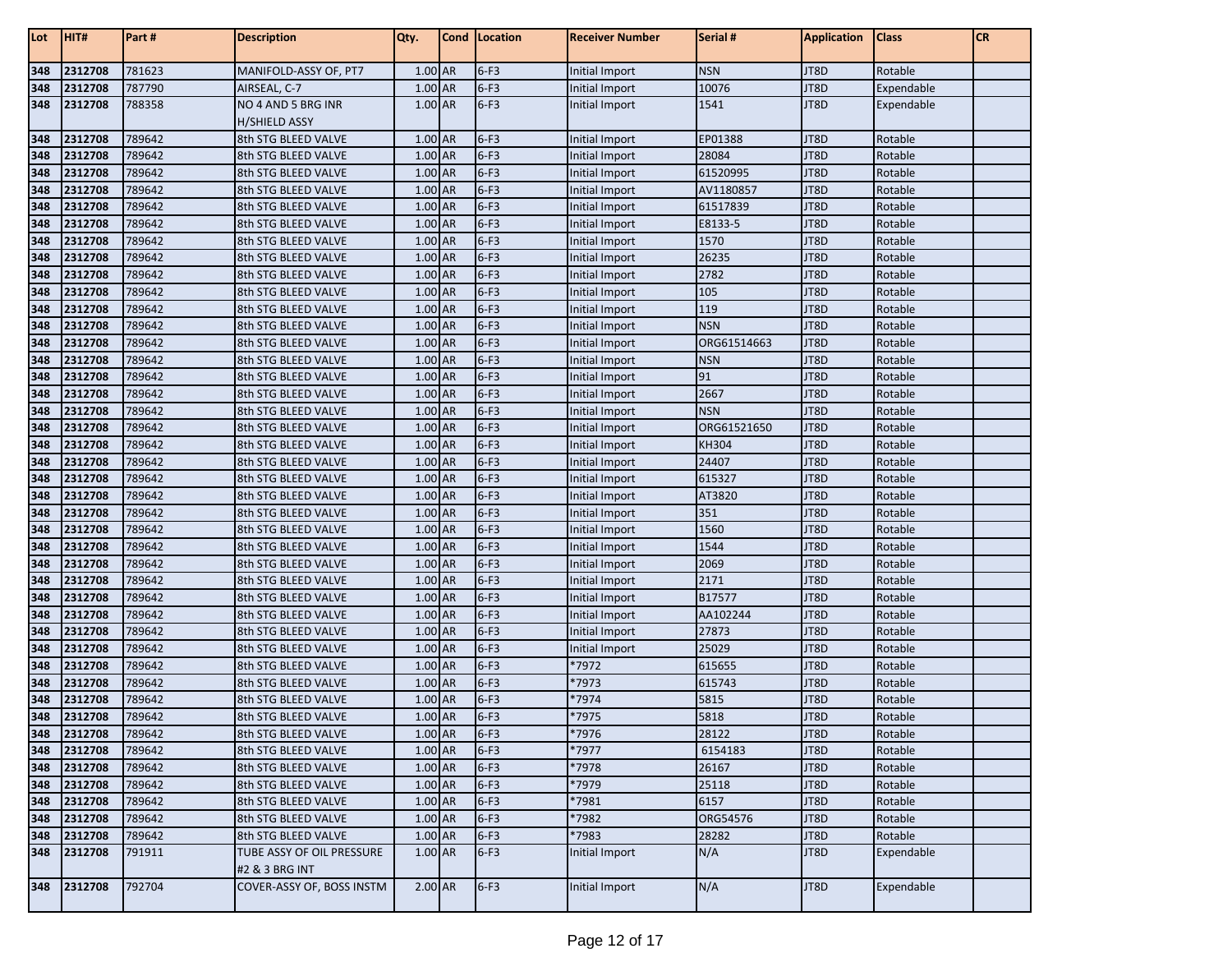| Lot | HIT#        | Part #    | <b>Description</b>                                     | Qty.      | Cond Location | <b>Receiver Number</b> | Serial #   | <b>Application</b> | <b>Class</b> | <b>CR</b> |
|-----|-------------|-----------|--------------------------------------------------------|-----------|---------------|------------------------|------------|--------------------|--------------|-----------|
| 348 | 2312708     | 792704    | COVER-ASSY OF, BOSS INSTM                              | 2.00 AR   | $6-F3$        | Initial Import         | N/A        | JT8D               | Expendable   |           |
| 348 | 2312708     | 792704    | COVER-ASSY OF, BOSS INSTM                              | 2.00 AR   | $6-F3$        | Initial Import         | N/A        | JT8D               | Expendable   |           |
| 348 | 2312708     | 792704    | COVER-ASSY OF, BOSS INSTM                              | 2.00 AR   | $6-F3$        | Initial Import         | N/A        | JT8D               | Expendable   |           |
| 348 | 2312708     | 792704    | COVER-ASSY OF, BOSS INSTM                              | 2.00 AR   | $6-F3$        | Initial Import         | N/A        | JT8D               | Expendable   |           |
| 348 | 2312708     | 799216    | <b>TIEROD-FR COMPR</b>                                 | 32.00 AR  | $6-F3$        | Initial Import         | N/A        | JT8D               | Expendable   |           |
| 348 | 2312708     | 799217    | <b>TIEROD-FR COMPR</b>                                 | 24.00 AR  | $6-F3$        | Initial Import         | N/A        | JT8D               | Expendable   |           |
| 348 | 2312708     | 799217    | TIEROD-FR COMPR                                        | 24.00 AR  | $6-F3$        | Initial Import         | N/A        | JT8D               | Expendable   |           |
| 348 | 2312708     | 799217    | <b>TIEROD-FR COMPR</b>                                 | 24.00 AR  | $6-F3$        | Initial Import         | N/A        | JT8D               | Expendable   |           |
| 348 | 2312708     | 799217    | TIEROD-FR COMPR                                        | 24.00 AR  | $6-F3$        | Initial Import         | N/A        | JT8D               | Expendable   |           |
| 348 | 2312708     | 799219    | <b>TIEROD-FR COMPR</b>                                 | 14.00 AR  | $6-F3$        | Initial Import         | N/A        | JT8D               | Expendable   |           |
| 348 | 2312708     | 799219    | <b>TIEROD-FR COMPR</b>                                 | 14.00 AR  | $6-F3$        | Initial Import         | N/A        | JT8D               | Expendable   |           |
| 348 | 2312708     | 799219    | <b>TIEROD-FR COMPR</b>                                 | 14.00 AR  | $6-F3$        | Initial Import         | N/A        | JT8D               | Expendable   |           |
| 348 | 2312708     | 800398    | DUCT-ASSY OF, AIR, COOLING,<br><b>TURB ROTOR, 1STG</b> | 1.00 AR   | $6-F3$        | Initial Import         | 0180       | JT8D               | Expendable   |           |
| 348 | 2312708     | 801772    | <b>CC GUIDES</b>                                       | 7.00 AR   | $6-F3$        | Initial Import         | N/A        | JT8D               | Expendable   |           |
| 348 | 2312708     | 801846    | SHIELD-ASSY OF, NO 4 BRG                               | 1.00 AR   | $6-F3$        | Initial Import         | N/A        | JT8D               | Expendable   |           |
| 348 | 2312708     | 801846    | SHIELD-ASSY OF, NO 4 BRG                               | 1.00 AR   | $6-F3$        | Initial Import         | <b>NSN</b> | JT8D               | Expendable   |           |
| 348 | 2312708     | 801847    | SHIELD-ASSY OF, HEAT, NO 4<br><b>BRG</b>               | 1.00 AR   | $6-F3$        | <b>Initial Import</b>  | <b>NSN</b> | JT8D               | Expendable   |           |
| 348 | 2312708     | 801847    | SHIELD-ASSY OF, HEAT, NO 4<br><b>BRG</b>               | 1.00 AR   | $6-F3$        | Initial Import         | <b>NSN</b> | JT8D               | Expendable   |           |
| 348 | 2312708     | 805757    | NOZZLE ASSY OF #1 BRG                                  | 1.00 AR   | $6-F3$        | Initial Import         | <b>NSN</b> | JT8D               | Expendable   |           |
| 348 | 2312708     | 806797    | TEE-ASSY OF, TUBE                                      | 1.00 AR   | $6-F3$        | Initial Import         | <b>NSN</b> | JT8D               | Expendable   |           |
| 348 | 2312708     | 809197    | NO 5 BRG SCAV TUBE                                     | 1.00 AR   | $6-F3$        | Initial Import         | <b>NSN</b> | JT8D               | Expendable   |           |
| 348 | 2312708     | 814768    | TEE-NO 4 BRG                                           | 1.00 AR   | $6-F3$        | Initial Import         | N/A        | JT8D               | Expendable   |           |
| 348 | 2312708     | 814768    | TEE-NO 4 BRG                                           | 1.00 AR   | $6-F3$        | <b>Initial Import</b>  | N/A        | JT8D               | Expendable   |           |
| 348 | 2312708     | 815157    | <b>ELBOW-TUBE</b>                                      | 1.00 AR   | $6-F3$        | Initial Import         | <b>NSN</b> | CF <sub>6</sub>    | Expendable   |           |
| 348 | 2312708     | 815157    | ELBOW-TUBE                                             | 1.00 AR   | $6-F3$        | <b>Initial Import</b>  | <b>NSN</b> | CF <sub>6</sub>    | Expendable   |           |
| 348 | 2312708     | 815305    | PUMP-ASSY OF, SCAV, NO 4, 5<br><b>BRG</b>              | 1.00 AR   | $6-F3$        | Initial Import         | N/A        | JT8D               | Rotable      |           |
| 348 | 2312708     | 815723-01 | SHIELD-ASSY OF, HEAT, NO 4<br><b>BRG</b>               | 1.00 AR   | $6-F3$        | Initial Import         | <b>NSN</b> | JT8D               | Expendable   |           |
| 348 | 2312708     | 815723-01 | SHIELD-ASSY OF, HEAT, NO 4<br><b>BRG</b>               | 1.00 AR   | $6-F3$        | Initial Import         | <b>NSN</b> | JT8D               | Expendable   |           |
|     | 348 2312708 | 815723-01 | SHIELD-ASSY OF, HEAT, NO 4<br><b>BRG</b>               | 1.00 AR   | $6-F3$        | Initial Import         | <b>NSN</b> | JT8D               | Expendable   |           |
| 348 | 2312708     | 819059    | RIGHT IGNITER PLUG FAIRING                             | 1.00 AR   | $6-F3$        | Initial Import         | <b>NSN</b> | JT8D               | Expendable   |           |
| 348 | 2312708     | 819059    | RIGHT IGNITER PLUG FAIRING                             | 1.00 AR   | $6-F3$        | Initial Import         | <b>NSN</b> | JT8D               | Expendable   |           |
| 348 | 2312708     | JA776629  | NO 4 1/2 - 6 BRG INT PRESS<br><b>TUBE GUIDE</b>        | $1.00$ AR | $6-F3$        | Initial Import         | <b>NSN</b> | JT8D               | Expendable   |           |
| 348 | 2312708     | JA808160  | <b>INSTRUMENTATION BOSS</b><br><b>COVER ASSY</b>       | $2.00$ AR | $6-F3$        | Initial Import         | N/A        | JT8D               | Expendable   |           |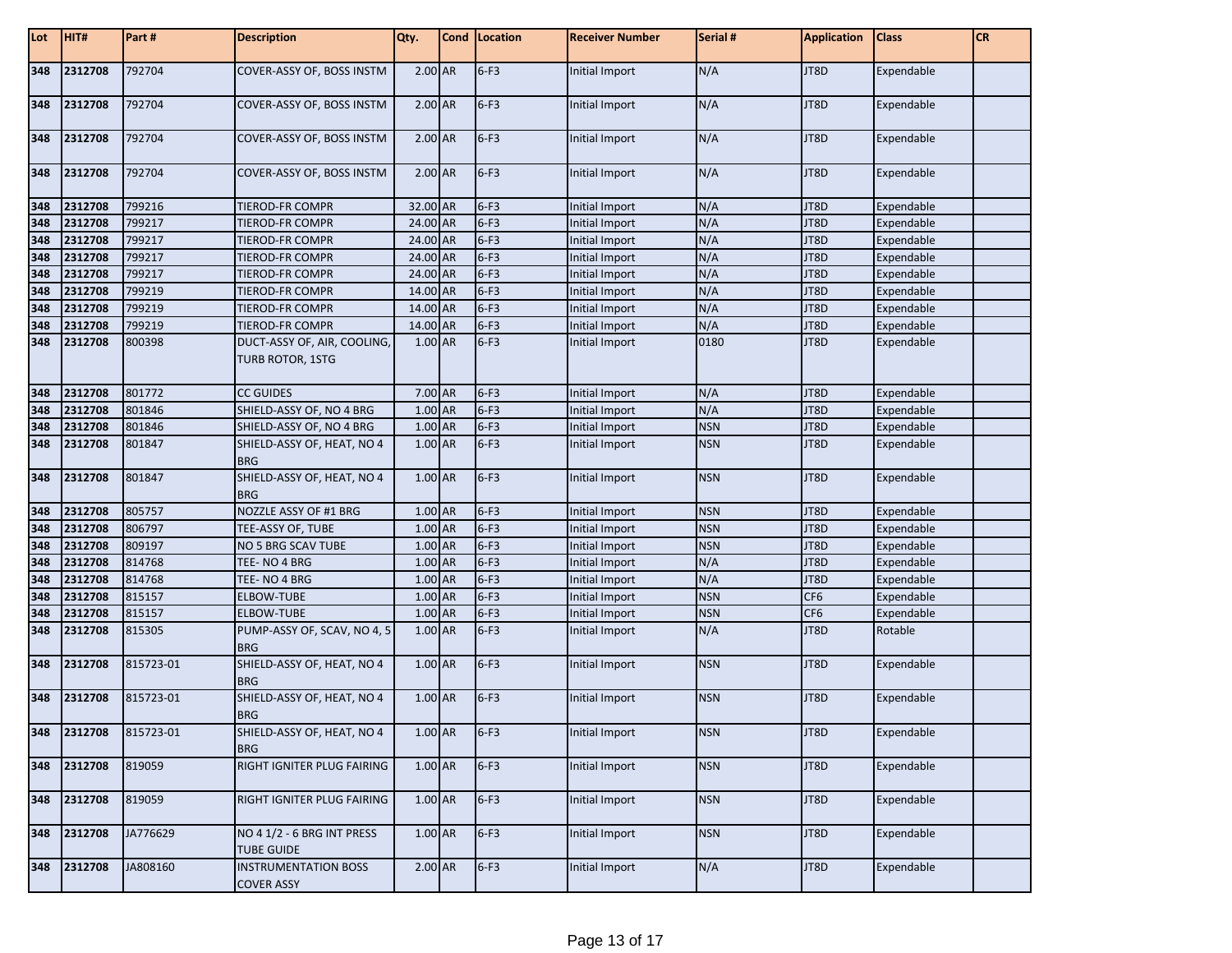| Lot        | HIT#    | Part#      | <b>Description</b>                                    | Qty.     | Cond Location | <b>Receiver Number</b> | Serial #          | <b>Application</b> | <b>Class</b> | CR |
|------------|---------|------------|-------------------------------------------------------|----------|---------------|------------------------|-------------------|--------------------|--------------|----|
| 349        | 2312709 | 440776     | NO 4 1/2 BRG INN RACE RTNG<br><b>NUT</b>              | 1.00 AR  | $6-F4$        | 805                    | <b>NSN</b>        | JT8D               | Expendable   |    |
| 349        | 2312709 | 5000158-01 | <b>FAN EXIT FAIRING</b>                               | 1.00 AR  | $6-F4$        | 795                    | <b>NSN</b>        | JT8D               | Expendable   |    |
| 349        | 2312709 | 676954-003 | SHIELD-ASSY OF, HEAT, INR,<br>NO 4 AND 5 BRG          | 1.00 AR  | $6-F4$        | 798                    | 2H17              | JT8D               | Expendable   |    |
| 349        | 2312709 | 725537     | NO 5 BRG HOUSING                                      | 1.00 AR  | $6-F4$        | 801                    | BGGUAJ8977        | JT8D               | Expendable   |    |
| 349        | 2312709 | 761461     | TUBE ASSY OF SENSING TURB<br><b>COOLING AIR OUTER</b> | 1.00 AR  | $6-F4$        | 811                    | <b>NSN</b>        | JT8D               | Expendable   |    |
| 349        | 2312709 | 772045     | C-2 CASE                                              | 1.00 AR  | $6-F4$        | 527                    | 295               | JT8D               | Expendable   |    |
| 349        | 2312709 | 776374     | FAN EXH INTERM INNER DUCT                             | 1.00 AR  | $6-F4$        | 791                    | <b>NSN</b>        | JT8D               | Expendable   |    |
| 349        | 2312709 | 776374     | FAN EXH INTERM INNER DUCT                             | 1.00 AR  | $6-F4$        | 792                    | <b>NSN</b>        | JT8D               | Expendable   |    |
| 349        | 2312709 | 776374     | FAN EXH INTERM INNER DUCT                             | 1.00 AR  | $6-F4$        | 793                    | <b>NSN</b>        | JT8D               | Expendable   |    |
| 349        | 2312709 | 777543-001 | #4 BEARING HOUSING                                    | 1.00 AR  | $6-F4$        | 800                    | NX6171            | JT8D               | Expendable   |    |
| 349        | 2312709 | 777739-001 | T-4 INNER AIRSEAL RING ASSY                           | 1.00 AR  | $6-F4$        | 806                    | 52/21             | JT8D               | Expendable   |    |
| 349        | 2312709 | 777915     | FRONT COMP. SOUND<br>ABSORB. LINER ASSY               | 1.00 AR  | $6-F4$        | 803                    | J-9-L-2436        | JT8D               | Expendable   |    |
| 349        | 2312709 | 778942     | C-4 CASE                                              | 1.00 AR  | $6-F4$        | 543                    | SG2961            | JT8D               | Expendable   |    |
| 349        | 2312709 | 780322     | LINER ASSY OF, FRONT<br><b>COMPRESSOR</b>             | 1.00 AR  | $6-F4$        | 802                    | 433V18            | JT8D               | Expendable   |    |
| 349        | 2312709 | 781623     | MANIFOLD-ASSY OF, PT7                                 | 1.00 AR  | $6-F4$        | 804                    | <b>NSN</b>        | JT8D               | Rotable      |    |
| 349        | 2312709 | 799784     | <b>FRONT FAN CASE</b>                                 | 1.00 AR  | $6-F4$        | 513                    | TM6339            | JT8D               | Expendable   |    |
| 349        | 2312709 | 801847     | SHIELD-ASSY OF, HEAT, NO 4<br><b>BRG</b>              | 1.00 AR  | $6-F4$        | 796                    | <b>NSN</b>        | JT8D               | Expendable   |    |
| 349        | 2312709 | 802107     | SHIELD-ASSY OF, HEAT, INR,<br>NO 4 AND 5 BRG          | 1.00 AR  | $6-F4$        | 794                    | BENCAL4053        | JT8D               | Expendable   |    |
| 349        | 2312709 | 802107     | SHIELD-ASSY OF, HEAT, INR,<br>NO 4 AND 5 BRG          | 1.00 AR  | $6-F4$        | 797                    | 3013              | JT8D               | Expendable   |    |
| 349        | 2312709 | 803920     | SHIELD-ASSY OF, HEAT,<br>OUTER, NO 4 AND 5 BRG        | 1.00 AR  | $6-F4$        | 799                    | 3882              | JT8D               | Expendable   |    |
| 349        | 2312709 | 805006     | NO 4 BRG SEAL ASSY                                    | 1.00 AR  | $6-F4$        | 807                    | 9083              | JT8D               | Expendable   |    |
| 349        | 2312709 | 807728     | DUCT-ASSY OF, AIR, COOLING,<br>TURB ROTOR, 1STG       | 1.00 AR  | $6-F4$        | 552                    | <b>BKLBB97708</b> | JT8D               | Expendable   |    |
| 349<br>349 | 2312709 | 809384     | C-4 STATOR                                            | 1.00 AR  | $6-F4$        | 808                    | 1030              | JT8D               | Expendable   |    |
|            | 2312709 | 819812-01  | SUP-ASSY OF, CONTAINMENT<br>SHIELD RIGHT              | 1.00 AR  | $6-F4$        | 810                    | <b>NSN</b>        | JT8D               | Expendable   |    |
| 349        | 2312709 | 819813-01  | <b>SUP-ASSY OF CONTAINMENT</b><br>SHIELD, LEFT        | 1.00 AR  | $6-F4$        | 809                    | <b>NSN</b>        | JT8D               | Expendable   |    |
| 350        | 2312710 | 762550     | DUCT SEGMENT ASSY OF,<br><b>INNER FR, FAN EXH</b>     | 1.00 REP | $6-F5$        | 2761                   | <b>NSN</b>        | JT8D               | Expendable   |    |
| 350        | 2312710 | 762550     | DUCT SEGMENT ASSY OF,<br><b>INNER FR, FAN EXH</b>     | 1.00 AR  | $6-F5$        | 2761                   | 6353              | JT8D               | Expendable   |    |
| 350        | 2312710 | 762550     | DUCT SEGMENT ASSY OF,<br><b>INNER FR, FAN EXH</b>     | 1.00 AR  | $6-F5$        | 2761                   | 182               | JT8D               | Expendable   |    |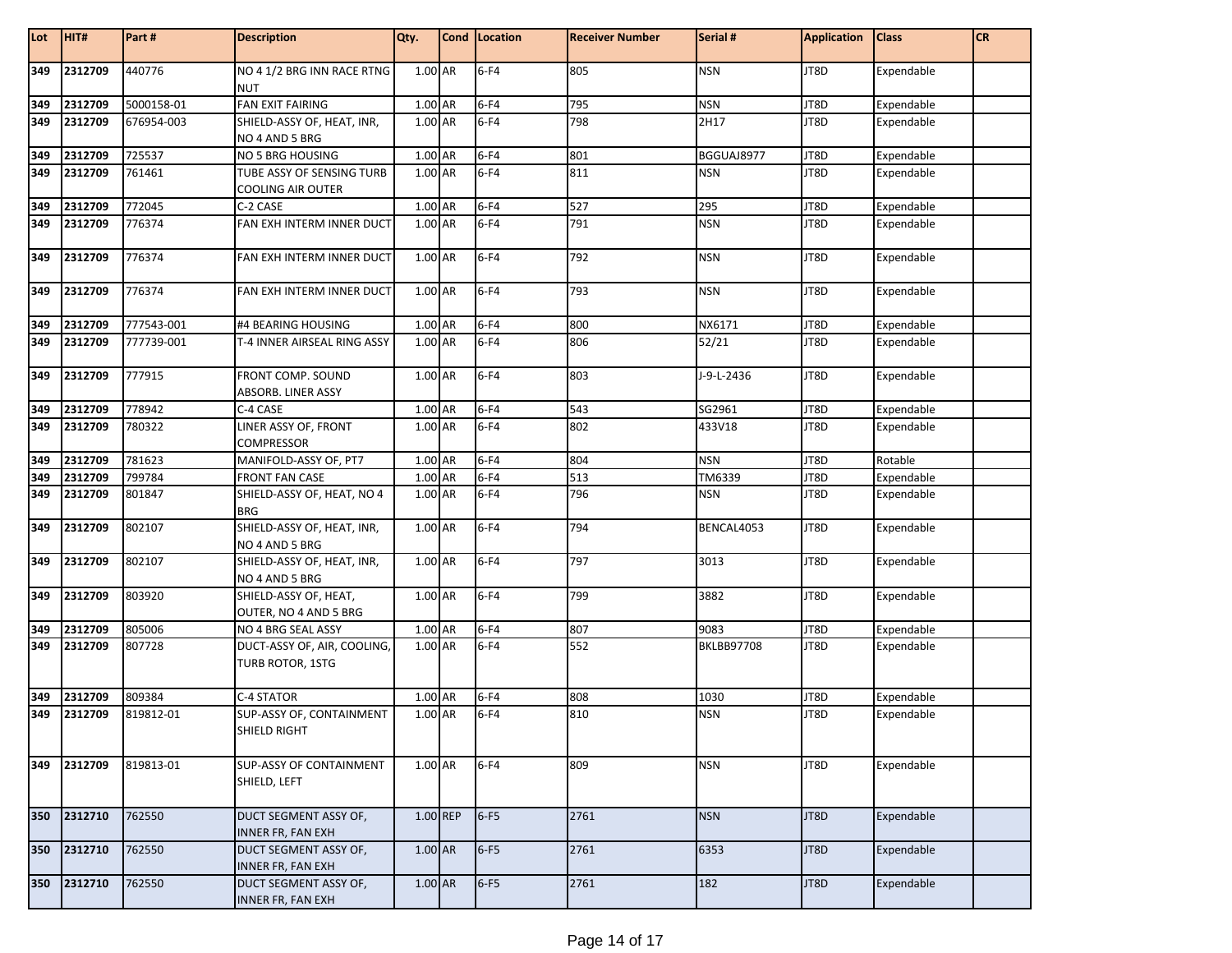| Lot | HIT#    | Part #    | <b>Description</b>                               | Qty.      | Cond Location | <b>Receiver Number</b> | Serial #   | <b>Application</b> | <b>Class</b> | <b>CR</b> |
|-----|---------|-----------|--------------------------------------------------|-----------|---------------|------------------------|------------|--------------------|--------------|-----------|
| 350 | 2312710 | 777793    | TUBE-ASSY OF, ANTI-ICING,<br><b>LEFT FRONT</b>   | 1.00 AR   | $6-F5$        | 2761                   | <b>NSN</b> | JT8D               | Expendable   |           |
| 350 | 2312710 | 777793    | TUBE-ASSY OF, ANTI-ICING,<br><b>LEFT FRONT</b>   | 1.00 AR   | $6-F5$        | 2761                   | <b>NSN</b> | JT8D               | Expendable   |           |
| 350 | 2312710 | 777793    | TUBE-ASSY OF, ANTI-ICING,<br><b>LEFT FRONT</b>   | 1.00 AR   | $6-F5$        | 2761                   | <b>NSN</b> | JT8D               | Expendable   |           |
| 350 | 2312710 | 777793    | TUBE-ASSY OF, ANTI-ICING,<br><b>LEFT FRONT</b>   | 1.00 AR   | $6-F5$        | 2761                   | <b>NSN</b> | JT8D               | Expendable   |           |
| 350 | 2312710 | 777793    | TUBE-ASSY OF, ANTI-ICING,<br><b>LEFT FRONT</b>   | 1.00 AR   | $6-F5$        | 2761                   | <b>NSN</b> | JT8D               | Expendable   |           |
| 350 | 2312710 | 777793    | TUBE-ASSY OF, ANTI-ICING,<br><b>LEFT FRONT</b>   | 1.00 AR   | $6-F5$        | 2761                   | <b>NSN</b> | JT8D               | Expendable   |           |
| 350 | 2312710 | 777793    | TUBE-ASSY OF, ANTI-ICING,<br><b>LEFT FRONT</b>   | 1.00 AR   | $6-F5$        | 2761                   | <b>NSN</b> | JT8D               | Expendable   |           |
| 350 | 2312710 | 777793    | TUBE-ASSY OF, ANTI-ICING,<br><b>LEFT FRONT</b>   | 1.00 AR   | $6-F5$        | 2761                   | <b>NSN</b> | JT8D               | Expendable   |           |
| 350 | 2312710 | 777795    | TUBE ASSY OF, A I, RIGHT<br><b>REAR</b>          | 1.00 AR   | $6-F5$        | 2761                   | <b>NSN</b> | JT8D               | Expendable   |           |
| 350 | 2312710 | 777795    | TUBE ASSY OF, A I, RIGHT<br><b>REAR</b>          | 1.00 AR   | $6-F5$        | 2761                   | <b>NSN</b> | JT8D               | Expendable   |           |
| 350 | 2312710 | 777795    | TUBE ASSY OF, A I, RIGHT<br><b>REAR</b>          | 1.00 AR   | $6-F5$        | 2761                   | <b>NSN</b> | JT8D               | Expendable   |           |
| 350 | 2312710 | 777795    | TUBE ASSY OF, A I, RIGHT<br><b>REAR</b>          | 1.00 AR   | $6-F5$        | 2761                   | <b>NSN</b> | JT8D               | Expendable   |           |
| 350 | 2312710 | 777795    | TUBE ASSY OF, A I, RIGHT<br><b>REAR</b>          | 1.00 AR   | $6-F5$        | 2761                   | <b>NSN</b> | JT8D               | Expendable   |           |
| 350 | 2312710 | 777795    | TUBE ASSY OF, A I, RIGHT<br><b>REAR</b>          | 1.00 AR   | $6-F5$        | 2761                   | <b>NSN</b> | JT8D               | Expendable   |           |
| 350 | 2312710 | 777795    | TUBE ASSY OF, A I, RIGHT<br><b>REAR</b>          | 1.00 AR   | $6-F5$        | 2761                   | <b>NSN</b> | JT8D               | Expendable   |           |
| 350 | 2312710 | 777795    | TUBE ASSY OF, A I, RIGHT<br><b>REAR</b>          | $1.00$ AR | $6-F5$        | 2761                   | <b>NSN</b> | JT8D               | Expendable   |           |
| 350 | 2312710 | 777795    | TUBE ASSY OF, A I, RIGHT<br><b>REAR</b>          | 1.00 AR   | $6-F5$        | 2761                   | <b>NSN</b> | JT8D               | Expendable   |           |
| 350 | 2312710 | 777795    | TUBE ASSY OF, A I, RIGHT<br><b>REAR</b>          | 1.00 AR   | $6-F5$        | 2761                   | <b>NSN</b> | JT8D               | Expendable   |           |
| 350 | 2312710 | 777797    | TUBE ASSY OF ANTI-ICE RIGHT<br><b>FR</b>         | 1.00 AR   | $6-F5$        | 2761                   |            | JT8D               | Expendable   |           |
| 350 | 2312710 | 777797    | TUBE ASSY OF ANTI-ICE RIGHT<br><b>IFR</b>        | 1.00 AR   | $6-F5$        | *10949                 |            | JT8D               | Expendable   |           |
| 350 | 2312710 | 777797    | TUBE ASSY OF ANTI-ICE RIGHT<br><b>FR</b>         | 1.00 AR   | $6-F5$        | *10950                 |            | JT8D               | Expendable   |           |
| 350 | 2312710 | 777797    | TUBE ASSY OF ANTI-ICE RIGHT<br><b>FR</b>         | 1.00 AR   | $6-F5$        | $*10951$               |            | JT8D               | Expendable   |           |
| 350 | 2312710 | 805173-01 | REAR COMP. SOUND ABSORB.<br><b>LINER SEGMENT</b> | $1.00$ OH | $6-F5$        | 2761                   | PCS7612    | JT8D               | Expendable   |           |
| 350 | 2312710 | 805173-01 | REAR COMP. SOUND ABSORB.<br><b>LINER SEGMENT</b> | 1.00 OH   | $6-F5$        | 2761                   | PCSE28164  | JT8D               | Expendable   |           |
| 351 | 2312711 | 801407    | FAN INLET CASE ASSY                              | 1.00 AR   | $6 - G1$      | 844                    | BBCRAA0291 | JT8D               | Expendable   |           |
| 351 | 2312711 | 801407    | FAN INLET CASE ASSY                              | $1.00$ AR | $6 - G1$      | 844                    | BBCRAA0127 | JT8D               | Expendable   |           |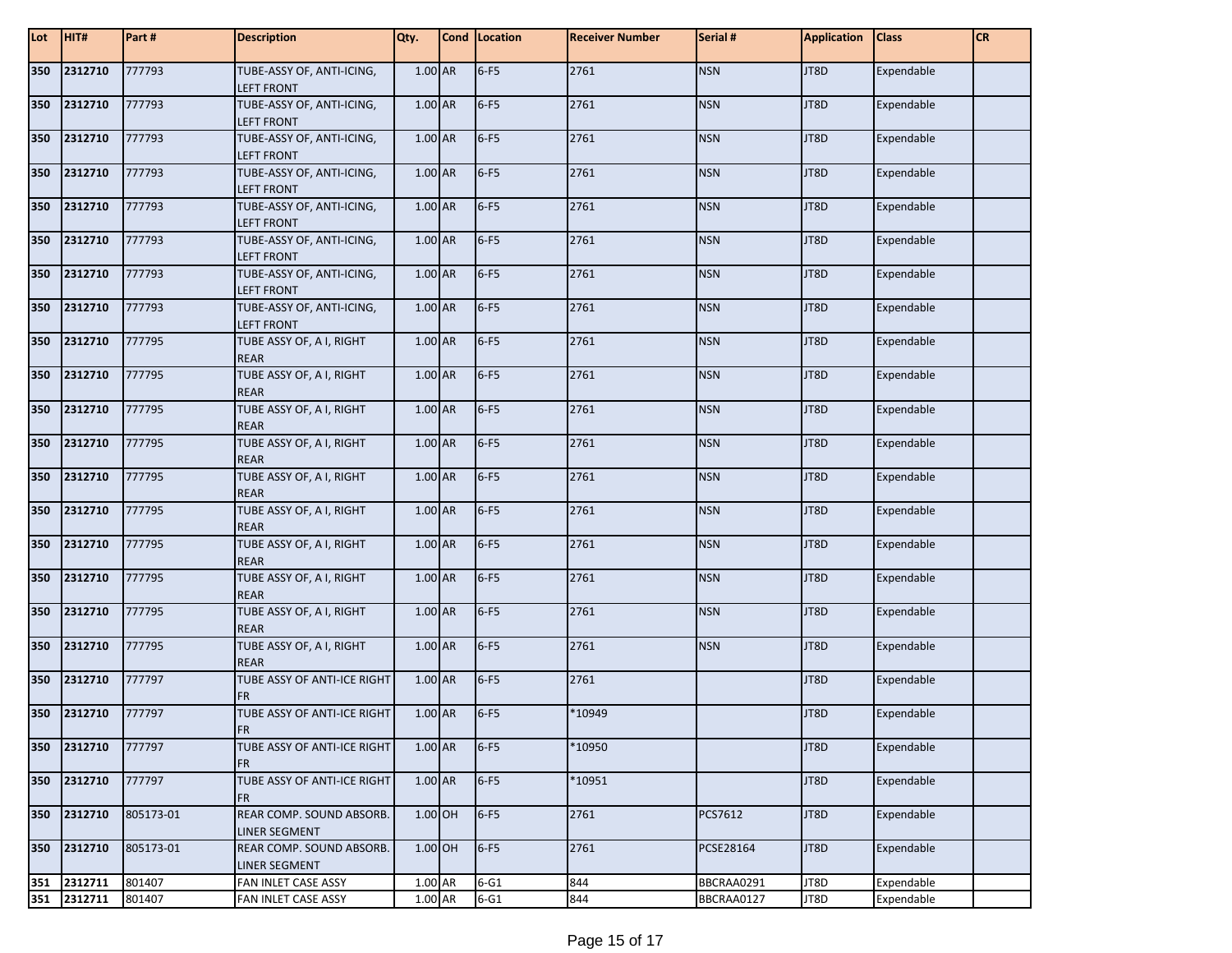| Lot | HIT#    | Part #     | <b>Description</b>                           | Qty.      | <b>Cond</b> Location | <b>Receiver Number</b> | Serial #        | <b>Application</b> | <b>Class</b> | <b>CR</b> |
|-----|---------|------------|----------------------------------------------|-----------|----------------------|------------------------|-----------------|--------------------|--------------|-----------|
| 351 | 2312711 | 801407     | FAN INLET CASE ASSY                          | $1.00$ AR | $6 - G1$             | 844                    | WC0721          | JT8D               | Expendable   |           |
| 352 | 2312712 | 648962     | <b>GEAR BOX</b>                              | 1.00 AR   | $6 - G1$             | 2797                   | ED992           | JT8D               | Expendable   |           |
| 352 | 2312712 | 717000     | <b>GEARBOX ASSY</b>                          | 1.00 AR   | $6 - G1$             | 844                    | <b>NSN</b>      | JT8D               | Rotable      |           |
| 352 | 2312712 | 779150     | <b>GEARBOX MAIN</b>                          | 1.00 AR   | $6 - G1$             | 844                    | <b>NSN</b>      | JT8D               | Rotable      |           |
| 352 | 2312712 | 779150     | <b>GEARBOX MAIN</b>                          | 1.00 AR   | $6 - G1$             | 844                    | <b>NSN</b>      | JT8D               | Rotable      |           |
| 352 | 2312712 | 779150     | <b>GEARBOX MAIN</b>                          | 1.00 AR   | $6 - G1$             | 844                    | <b>NSN</b>      | JT8D               | Rotable      |           |
| 353 | 2312713 | 5001146-01 | RIGHT IGNITER PLUG FAIRING                   | 1.00 AR   | $6-H1$               | 742                    | <b>NSN</b>      | JT8D               | Expendable   |           |
| 353 | 2312713 | 767989     | SHIELD-ASSY OF, HEAT, TURB                   | 1.00 AR   | $6-H1$               | ESN-717497             | NSN             | JT8D               | Expendable   |           |
| 353 | 2312713 | 777543-002 | #4 BEARING HOUSING                           | 1.00 AR   | $6-H1$               | 3867                   | RT0627          | JT8D               | Expendable   |           |
| 353 | 2312713 | 777543-002 | #4 BEARING HOUSING                           | 1.00 AR   | $6-H1$               | 3867                   | MG0862          | JT8D               | Expendable   |           |
| 353 | 2312713 | 777543-002 | #4 BEARING HOUSING                           | 1.00 AR   | $6-H1$               | 3867                   | LA1990          | JT8D               | Expendable   |           |
| 353 | 2312713 | 777543-002 | #4 BEARING HOUSING                           | 1.00 AR   | $6-H1$               | 3867                   | NX6115          | JT8D               | Expendable   |           |
| 353 | 2312713 | 777852     | NO 4 AND 5 BRG OUT HEAT<br>SHIELD            | 1.00 AR   | $6-H1$               | 744                    | 8055            | JT8D               | Expendable   |           |
| 353 | 2312713 | 777855     | HUB ASSY-TURB, STG 4                         | 1.00 AR   | $6-H1$               | 2689                   | P25267          | JT8D               | Expendable   |           |
| 353 | 2312713 | 777855     | HUB ASSY-TURB, STG 4                         | 1.00 AR   | $6-H1$               | 2689                   | P25314          | JT8D               | Expendable   |           |
| 353 | 2312713 | 777855     | HUB ASSY-TURB, STG 4                         | 1.00 AR   | $6-H1$               | 2689                   | BLDLBL9838      | JT8D               | Expendable   |           |
| 353 | 2312713 | 777855     | HUB ASSY-TURB, STG 4                         | 1.00 AR   | $6-H1$               | 2689                   | S8274           | JT8D               | Expendable   |           |
| 353 | 2312713 | 777855     | HUB ASSY-TURB, STG 4                         | 1.00 AR   | $6-H1$               | 2689                   | LZ7003          | JT8D               | Expendable   |           |
| 353 | 2312713 | 777855     | HUB ASSY-TURB, STG 4                         | 1.00 AR   | $6-H1$               | ESN-717497             | S08049          | JT8D               | Expendable   |           |
| 353 | 2312713 | 791274-001 | TURB EXHAUST DUCT ASSY                       | 1.00 AR   | $6-H1$               | 741                    | 611             | JT8D               | Expendable   |           |
| 353 | 2312713 | 799784     | <b>FRONT FAN CASE</b>                        | 1.00 AR   | $6-H1$               | 740                    | BBDUAP5056      | JT8D               | Expendable   |           |
| 353 | 2312713 | 802107     | SHIELD-ASSY OF, HEAT, INR,<br>NO 4 AND 5 BRG | 1.00 AR   | $6-H1$               | 743                    | 61              | JT8D               | Expendable   |           |
| 353 | 2312713 | PX798162   | T-3 OUTER AIRSEAL RING                       | 1.00 AR   | $6-H1$               | 748                    | 822-T           | JT8D               | Expendable   |           |
| 354 | 2312714 | 1590M21P01 | FAN ROTOR BLADE STG 1                        | 1.00 AR   | $6-H2$               | 6458                   | MAA86620        | CFM56              | Expendable   |           |
| 354 | 2312714 | 1590M21P01 | FAN ROTOR BLADE STG 1                        | 1.00 AR   | $6-H2$               | 6459                   | <b>MAAA5602</b> | CFM56              | Expendable   |           |
| 354 | 2312714 | 1590M21P01 | FAN ROTOR BLADE STG 1                        | 1.00 AR   | $6-H2$               | 6460                   | MAE23437-G      | CFM56              | Expendable   |           |
| 354 | 2312714 | 1590M21P01 | FAN ROTOR BLADE STG 1                        | 1.00 AR   | $6-H2$               | 6461                   | KGAU1887        | CFM56              | Expendable   |           |
| 354 | 2312714 | 1590M21P01 | FAN ROTOR BLADE STG 1                        | 1.00 AR   | $6-H2$               | 6462                   | MAA84456        | CFM56              | Expendable   |           |
| 354 | 2312714 | 1590M21P01 | FAN ROTOR BLADE STG 1                        | 1.00 AR   | $6-H2$               | 6463                   | MAE23421-8      | CFM56              | Expendable   |           |
| 354 | 2312714 | 1663M24P01 | <b>FAN ROTOR BLADE STG 1</b>                 | 1.00 AR   | $6-H2$               | 6450                   | MAA52640        | CFM56              | Expendable   |           |
| 354 | 2312714 | 1663M24P01 | FAN ROTOR BLADE STG 1                        | 1.00 AR   | $6-H2$               | 6451                   | MAA13140        | CFM56              | Expendable   |           |
| 354 | 2312714 | 1663M24P01 | FAN ROTOR BLADE STG 1                        | 1.00 AR   | $6-H2$               | 6452                   | MAA60623        | CFM56              | Expendable   |           |
| 354 | 2312714 | 1663M24P01 | FAN ROTOR BLADE STG 1                        | 1.00 AR   | $6-H2$               | 6453                   | MAA58165        | CFM56              | Expendable   |           |
| 354 | 2312714 | 1663M24P01 | FAN ROTOR BLADE STG 1                        | 1.00 AR   | $6-H2$               | 6454                   | MAA61596        | CFM56              | Expendable   |           |
| 354 | 2312714 | 1663M24P01 | <b>FAN ROTOR BLADE STG 1</b>                 | 1.00 AR   | $6-H2$               | 6455                   | MAA61255        | CFM56              | Expendable   |           |
| 354 | 2312714 | 1663M24P01 | <b>FAN ROTOR BLADE STG 1</b>                 | 1.00 AR   | $6-H2$               | 6456                   | MAA60720        | CFM56              | Expendable   |           |
| 354 | 2312714 | 1663M24P01 | FAN ROTOR BLADE STG 1                        | 1.00 AR   | $6-H2$               | 6457                   | MAA49141        | CFM56              | Expendable   |           |
| 354 | 2312714 | 1663M24P02 | FAN ROTOR BLADE STG 1                        | 1.00 AR   | $6-H2$               | 6424                   | SNE25910        | CFM56              | Expendable   |           |
| 354 | 2312714 | 1663M24P02 | FAN ROTOR BLADE STG 1                        | 1.00 AR   | $6-H2$               | 6425                   | MAA57438        | CFM56              | Expendable   |           |
| 354 | 2312714 | 1663M24P02 | FAN ROTOR BLADE STG 1                        | 1.00 AR   | $6-H2$               | 6426                   | MAA57447        | CFM56              | Expendable   |           |
| 354 | 2312714 | 1663M24P02 | FAN ROTOR BLADE STG 1                        | 1.00 AR   | $6-H2$               | 6428                   | SNE20991        | CFM56              | Expendable   |           |
| 354 | 2312714 | 1663M24P02 | FAN ROTOR BLADE STG 1                        | 1.00 AR   | $6-H2$               | 6429                   | SNE35884        | CFM56              | Expendable   |           |
| 354 | 2312714 | 1663M24P02 | FAN ROTOR BLADE STG 1                        | 1.00 AR   | $6-H2$               | 6430                   | SNE32291        | CFM56              | Expendable   |           |
| 354 | 2312714 | 1663M24P02 | FAN ROTOR BLADE STG 1                        | 1.00 AR   | $6-H2$               | 6431                   | MAA71750        | CFM56              | Expendable   |           |
| 354 | 2312714 | 1663M24P02 | FAN ROTOR BLADE STG 1                        | 1.00 AR   | $6-H2$               | 6432                   | MAA44406        | CFM56              | Expendable   |           |
| 354 | 2312714 | 1663M24P02 | FAN ROTOR BLADE STG 1                        | 1.00 AR   | $6-H2$               | 6433                   | MAA67876        | CFM56              | Expendable   |           |